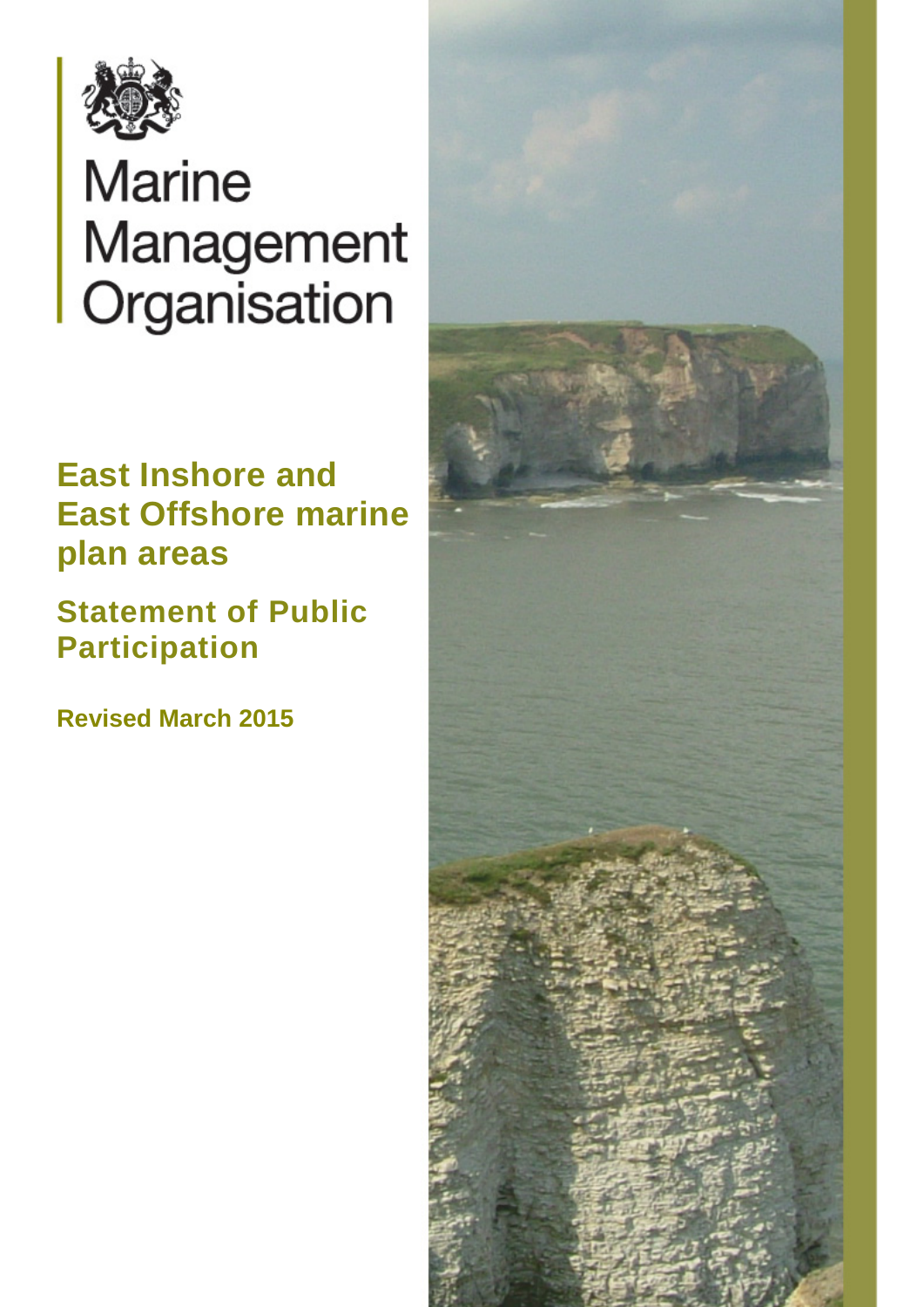© Marine Management Organisation 2015

You may use and re-use the information featured on this website (not including logos) free of charge in any format or medium, under the terms of the Open Government Licence. Visit [www.nationalarchives.gov.uk/doc/open-government](http://www.nationalarchives.gov.uk/doc/open-government-licence/)[licence/](http://www.nationalarchives.gov.uk/doc/open-government-licence/) to view the licence or write to:

Information Policy Team The National Archives Kew London TW9 4DU Email: [psi@nationalarchives.gsi.gov.uk](mailto:psi@nationalarchives.gsi.gov.uk) 

Information about this publication and further copies are available from:

Marine Management Organisation Lancaster House Hampshire Court Newcastle upon Tyne NE4 7YH

Website: www.gov.uk/mmo Tel: 0300 123 1032 Email: [info@marinemanagement.org.uk](mailto:info@marinemanagement.org.uk) 

Website: <u>www.gov.uk/mmo</u><br>If referencing this document, please cite it as: East Inshore and East Offshore marine plan areas, Statement of Public Participation, Revised March 2015

 **Inshore and East Offshore Marine Plans. It was first published in April 2011 This is the third revision to the Statement of Public Participation for the East and previously revised in May 2012 and August 2013. The Secretary of State has been informed of the revisions.** 

 Table 1 for completeness together with minor changes in view of the adoption of the This third revision includes brief details on Implementation, Monitoring and Review in plans and updated formatting.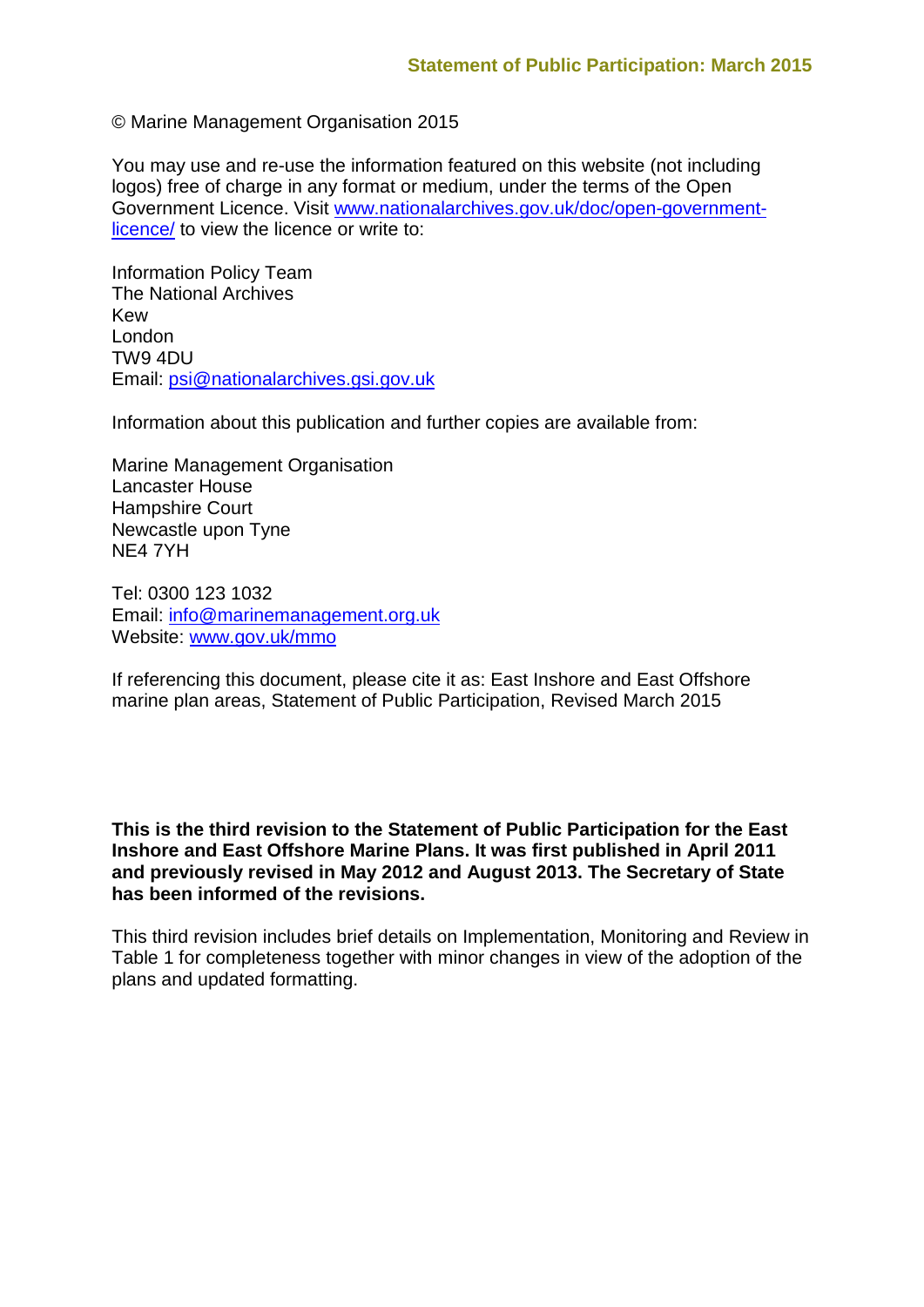# **Contents**

| 6. When and how will we be carrying out stakeholder engagement 11                 |  |
|-----------------------------------------------------------------------------------|--|
|                                                                                   |  |
|                                                                                   |  |
|                                                                                   |  |
|                                                                                   |  |
| Appendix 1: List of current MMO stakeholder organisations and groups (March 2011) |  |
|                                                                                   |  |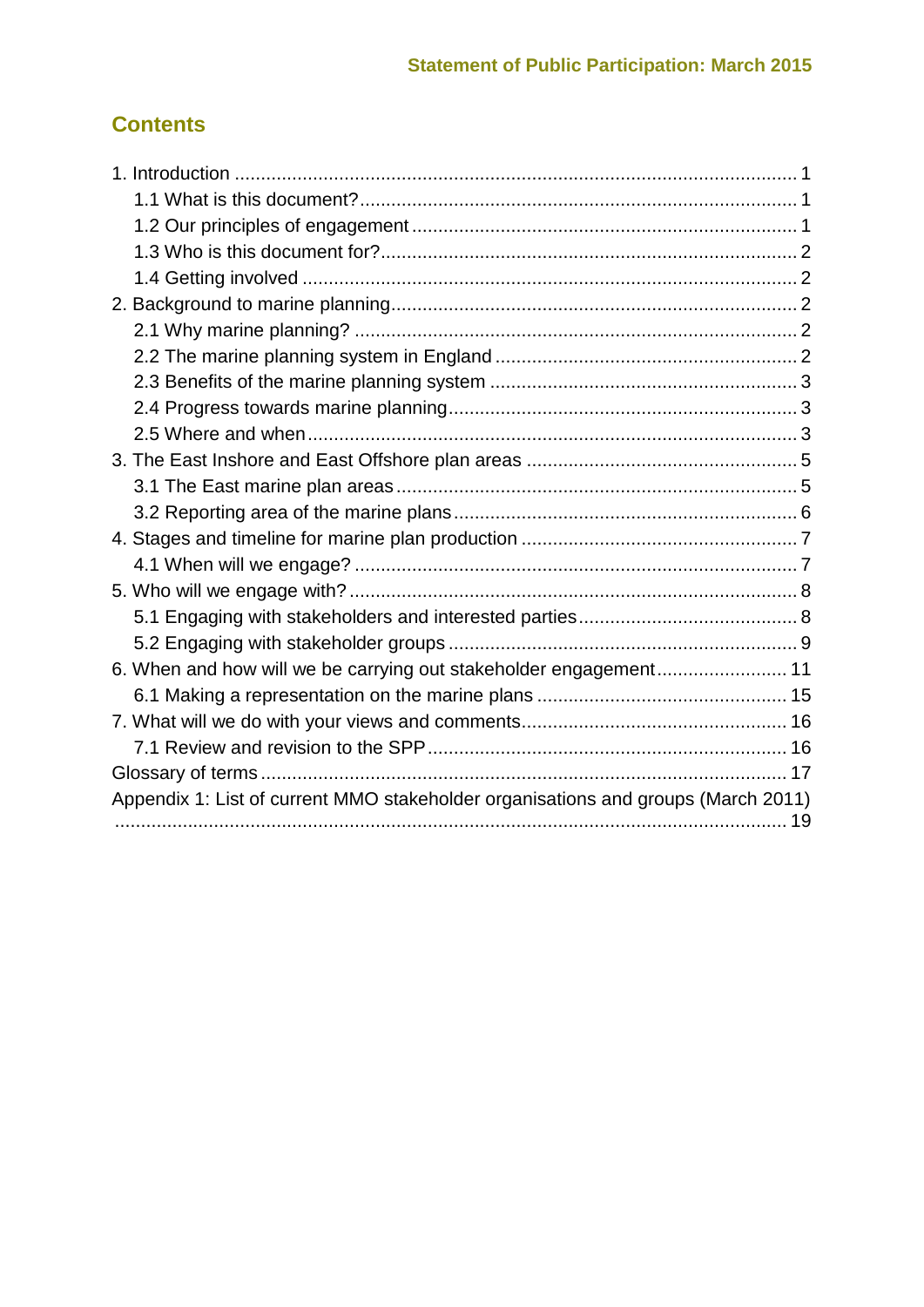# <span id="page-3-0"></span>**1. Introduction**

The future development of our marine area affects many people. In order to create places and spaces where people can work, live and enjoy, those with an interest can have their say in the marine planning process.

# <span id="page-3-1"></span>**1.1 What is this document?**

Coastal Access Act 2009<sup>[1](#page-3-3)</sup> ("the act"), which set up the marine planning system. This The Statement of Public Participation (SPP) is required under the Marine and document will set out how and when people can become involved in marine planning within the plan areas. It briefly describes the main stages and activities in producing a marine plan.

 participation at appropriate stages in the planning process. The aim of this document It is important that, as well as drawing on best practice and experience, we take account of stakeholders<sup>1[2](#page-3-4)</sup> views on how they want to be involved to ensure their is to describe how we will do this, when we will do this and what we will do with the outcomes of your views and opinions.

 SPP incorporating both the East Inshore and Offshore marine plan areas. However, Early engagement with stakeholders has indicated the value in producing a single we will be producing two separate marine plans, as required through the act.

Set out below are our core principles for engaging in marine planning we are committed to following throughout the planning process.

# <span id="page-3-2"></span>**1.2 Our principles of engagement**

We have drawn up a list of principles to shape marine planning based on how we believe we should work and how you have told us you would like us to work.

We will:

- involve people early on in the decision-making process and in developing locally specific policy within the framework provided by the Marine Policy Statement
- effective engagement methods and allowing sufficient time for meaningful • engage with interested people and organisations at the appropriate time using consultation
- be adaptable, recognising that some consultation methods work better for some people and some issues and that a one size fits all approach will not work
- have their voice heard regardless of gender, age, race, abilities, sexual • respect the diversity of people and their lifestyles and give people a fair chance to orientation, circumstances or wherever they live
- be clear in the purpose of any engagement and how you may contribute and let people know how their views have been taken into account within agreed timescales

 $\overline{a}$ www.legislation.gov.uk/ukpga/2009/23/contents

<span id="page-3-4"></span><span id="page-3-3"></span> Organisation as "people, groups, individuals, and businesses with an interest in the marine area". <sup>2</sup> Stakeholders for the purpose of marine planning are defined by the Marine Management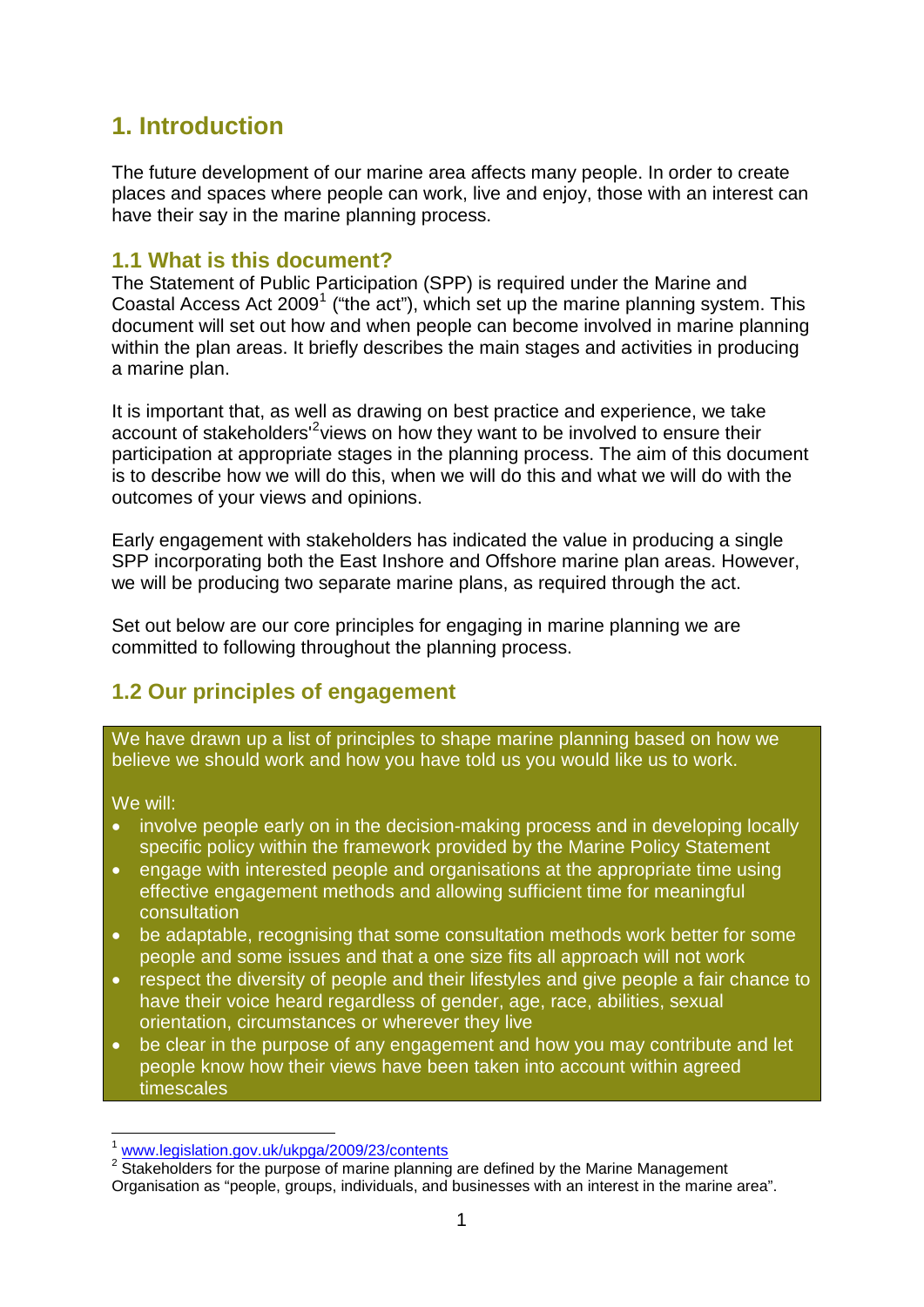- make documents publicly available on our website and across our network of coastal offices and be consistent in our approach
- communicate clearly with people using plain English and avoiding jargon.

## <span id="page-4-0"></span>**1.3 Who is this document for?**

 the area, enjoy it, care about it or help to manage it, from individuals to groups to This document is for those who have an interest in the plan area or those who will be affected by decisions taken on the basis of the plan. Stakeholders could represent a wide range of interests, including those who live or conduct business in and around organisations.

 part of a local group, business or an individual with an interest in the East Inshore decisions being made about the marine plan. People have the opportunity to be involved in shaping their marine area. If you are and/or Offshore plan areas, you may have information and ideas that can help shape its future. By taking part in the marine planning process you can influence the

# <span id="page-4-1"></span>**1.4 Getting involved**

**If you would like to get involved in marine planning or would like to be added to our contacts database, please get in touch with the Marine Planning Team via:** 

Email: <u>planning@marinemanagement.org.uk</u><br>Tel: 0191 376 2790

 Newcastle upon Tyne NE4 7YH Marine Planning Team Marine Management Organisation Lancaster House Hampshire Court

# <span id="page-4-2"></span>**2. Background to marine planning**

# <span id="page-4-3"></span>**2.1 Why marine planning?**

As the seas around England become increasingly crowded, with competing demands on space for marine activities and protection measures, there is a recognised need to adopt an integrated and strategic approach to manage the use of our seas in the most sustainable way. Marine planning has been established to do this, complementing existing measures such as licensing and day-to-day management. It focuses on a specific area, considers economic, environmental and social issues, encompasses all sectors, and is forward-looking with a clearly set out vision, objectives and policies. In doing so, our seas will finally have a system comparable to the well-established and tested planning system on land.

# <span id="page-4-4"></span>**2.2 The marine planning system in England**

Through the act, the UK Government introduced a number of measures that will help to deliver its vision for the marine area of "clean, healthy, safe, productive and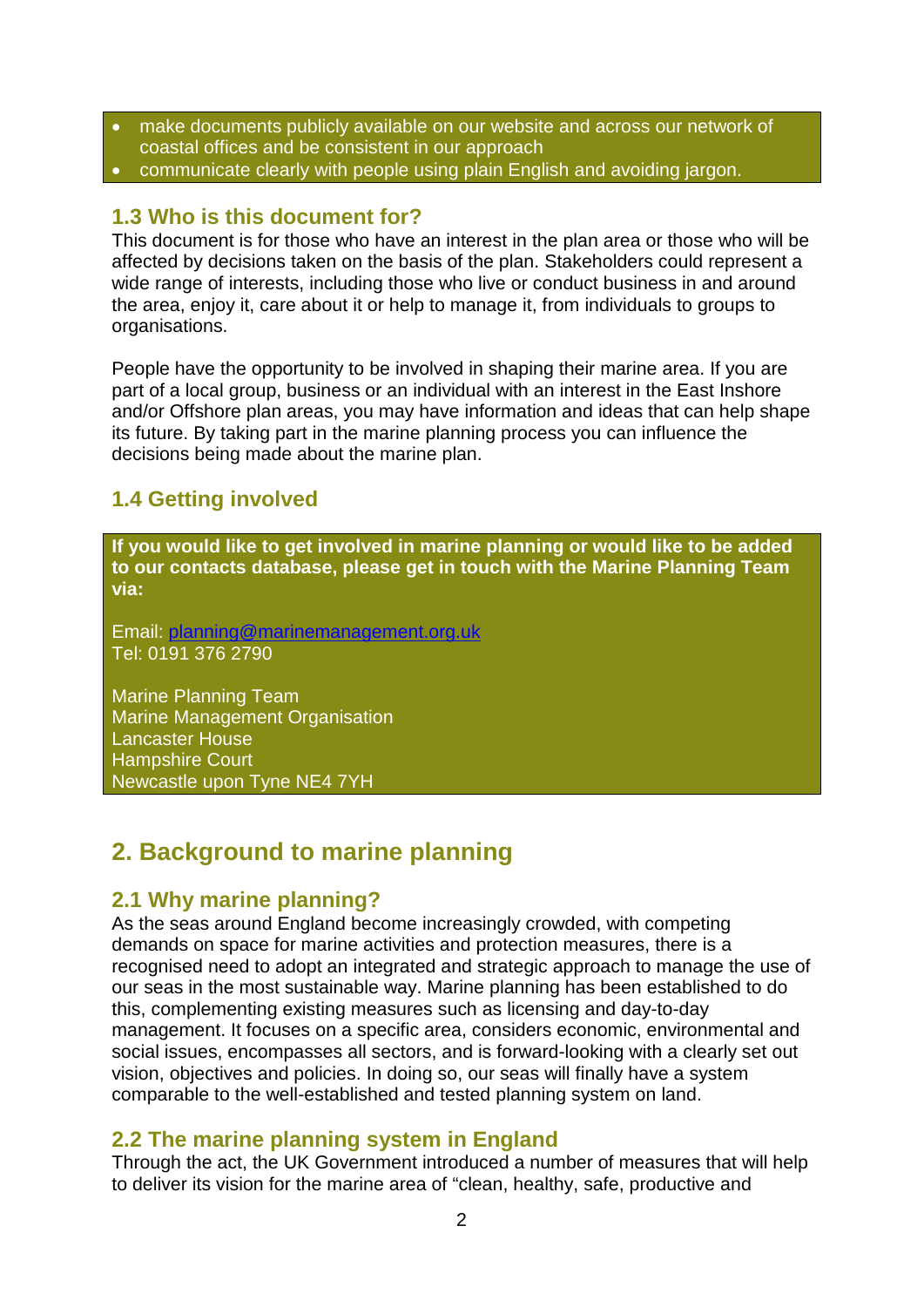biologically diverse oceans and seas". The act establishes the legal basis for a marine planning system.

The Secretary of State delegated the Marine Management Organisation (MMO) as the statutory body to undertake marine planning in England and will approve this SPP before it is published $3$ .

## <span id="page-5-0"></span>**2.3 Benefits of the marine planning system**

 more sustainable use of our marine resources. It will enable the Government to set a clear direction for managing our seas, to clarify objectives and priorities, and to direct decision makers, users and stakeholders towards more strategic and efficient use of marine resources. It will inform decisions about the current and future development of the marine area, aiming to integrate social, economic and environmental needs. Marine planning will contribute to the effective management of marine activities and

Marine planning will create the framework for decision making that is consistent, evidence-based and secures a sustainable future for the marine area. Through extensive public involvement, it will offer everyone with an interest in our seas and coasts the opportunity to have a say in how their marine area is managed.

 that the system will reduce the regulatory burden on them by giving them more Marine users, including regulators, applicants and interested persons, should find certainty regarding where activities could best take place and thereby speed up the licensing process. Marine users should also feel more confident that decisions made on applications for projects will be robust in the face of challenge, provided they are made in accordance with marine plans. This is because plans will be based on the best available technical and scientific evidence, including early and consistent engagement with stakeholders together with a sustainability appraisal<sup>[4](#page-5-4)</sup>.

# <span id="page-5-1"></span>**2.4 Progress towards marine planning**

The UK Government published the Marine Policy Statement and Description of a Marine Planning System for England in March 2011. The MMO has been working with a range of partners and stakeholders, locally, nationally and internationally, and will continue to do so. Work will include collating and analysing information at a national level, assessing existing plans and policies, talking with coastal groups and other partnerships, learning from pilot projects in England and marine planning regimes elsewhere, and workshops with interested parties in the East Inshore and East Offshore plan areas.

### <span id="page-5-2"></span>**2.5 Where and when**

 12 nautical miles out to in some cases as far as 200 nautical miles. Marine plan areas cover inshore and offshore marine regions. There are eleven marine plan areas across England, and the MMO will in time, produce marine plans for each of these plan areas (see map 1). The inshore region extends from the mean high water mark out to 12 nautical miles. The offshore region includes the area from

 $\overline{a}$  $3$ . The SPP relates to retained functions for the purposes of section 60 of the Act.

<span id="page-5-4"></span><span id="page-5-3"></span> $^3$  .The SPP relates to retained functions for the purposes of section 60 of the Act.<br><sup>4</sup> As set out in 'A description of a marine planning system for England' published by Defra in March 2011 available online from [www.gov.uk/government/publications/the-marine-planning-system-for](http://www.gov.uk/government/publications/the-marine-planning-system-for-england)[england.](http://www.gov.uk/government/publications/the-marine-planning-system-for-england)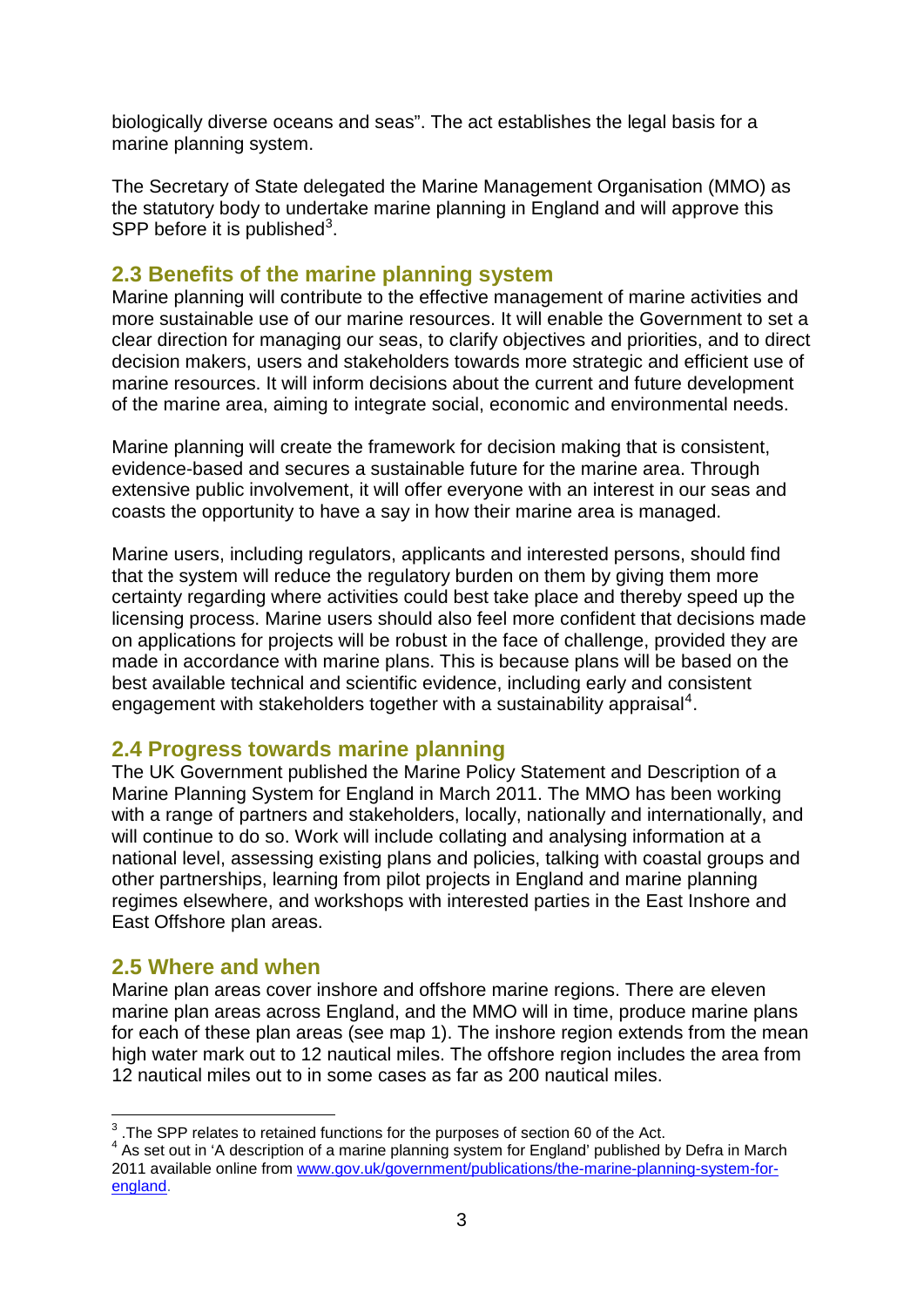The boundaries may be subject to minor refinement during the course of the marine planning process but cannot be substantially changed.

## **Map 1: Marine plan areas in England**



<span id="page-6-0"></span>A higher resolution version of this map can be found [here.](https://www.gov.uk/government/uploads/system/uploads/attachment_data/file/325688/marine_plan_areas.pdf)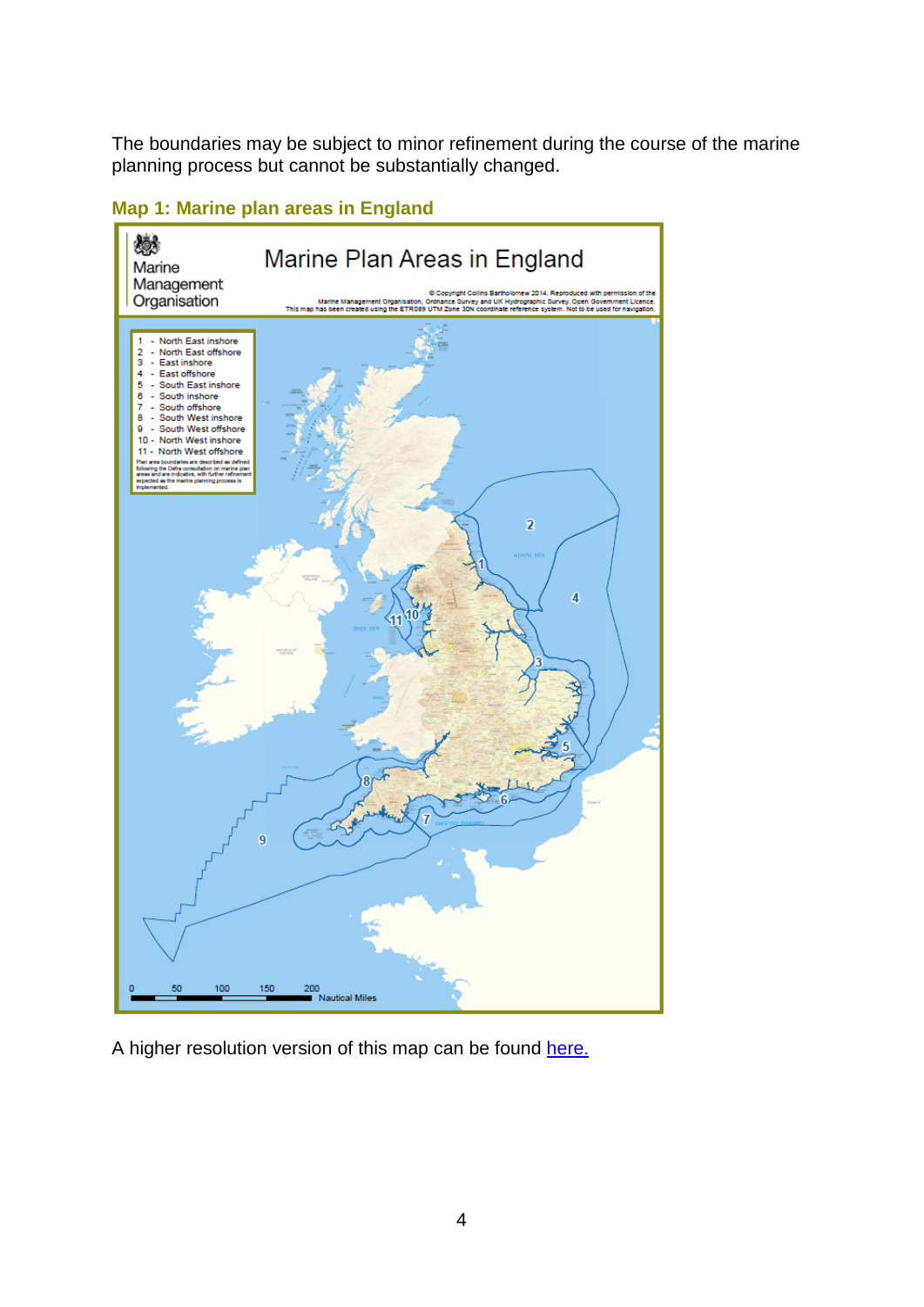# **3. The East Inshore and East Offshore plan areas**

# <span id="page-7-0"></span>**3.1 The East marine plan areas**

 areas. The East Inshore plan area includes an area of coastline which stretches from square kilometres of sea to the East of England. There is an opportunity for the plan The first areas to have marine plans will be the East Inshore and East Offshore Flamborough Head in the north, down to Felixstowe in the south taking in some 6000 area boundaries to be amended slightly, if it is deemed appropriate. However, after consultation with stakeholders and assessment of the options, we decided to retain the original boundary, as defined through extensive consultation by Defra in 2010.

 include the freshwater section of some rivers to quite far inland, such as the Nene near Peterborough, and the Norfolk Broads. A number of stakeholders have The act (section 42) defines the marine area to include "the waters of every estuary, river or channel, so far as the tide flows at mean high water spring tide". Such waters expressed concern that encompassing such locations is not necessary as marine plans will add no or little value to existing arrangements.

 planning will not in practice make a significant difference in these areas. We will The act (section 51(2)) is clear that every part of the marine area must be within a marine plan. Therefore, the 'upstream' boundary of the plan area has to remain as currently drawn. Depending upon the circumstances it may, however, be that marine clarify this in detail with relevant stakeholders during the planning process. It should also be noted that Schedule 6 of the act requires the marine plan authority to take all reasonable steps to secure that any marine plan for the English inshore area is compatible with any relevant Planning Act plan which is related to the marine plan area.

The East Offshore plan area includes the marine area from 12 nautical miles to border territorial waters, a total of approximately 49,000 square kilometres of sea. The Netherlands, Belgium and a small part of France border the East Offshore plan area.

The East Inshore and East Offshore plan areas were selected as the first plan areas in England for a number of reasons which include:

- its wide range of marine activities, potential for future sustainable development and its contribution to the national economy
- opportunity for us to sustainably manage the competing uses of this area prior to • major offshore wind energy is planned for the region, providing an ideal a key development
- its range of communities, including less well-off areas that will benefit from economic confidence in sustainable development.
- in the offshore area and the impacts this will have in terms of pressure on other uses and the natural environment.<br>
5 • when planned together the East Inshore and East Offshore areas, will deliver the greatest sustainable development gain due to the step change in marine activity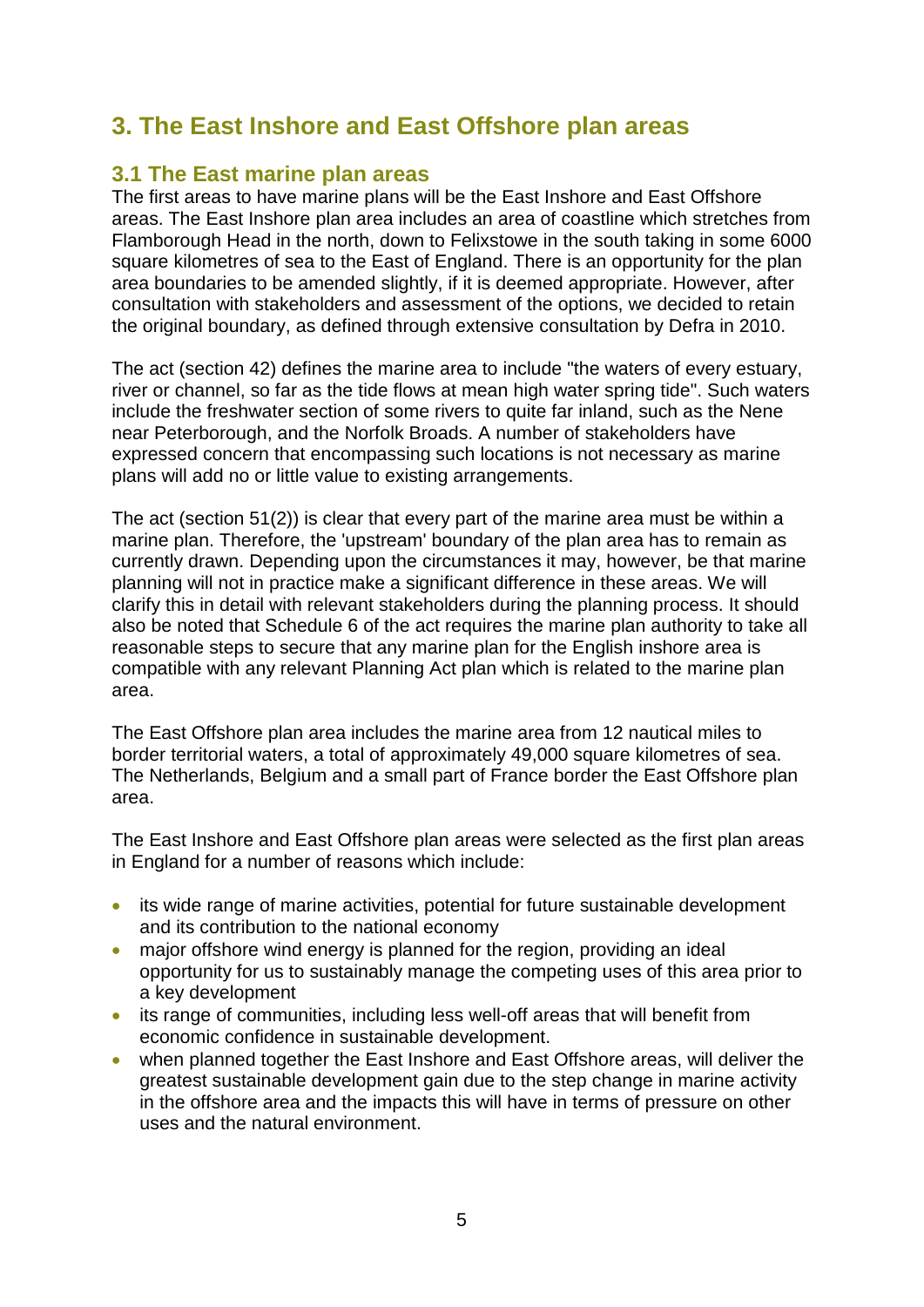

## **Map 2: East Inshore and East Offshore plan areas**

A higher resolution version of this map can be found [here.](http://www.gov.uk/government/uploads/system/uploads/attachment_data/file312357/east_marine_plan_areas.pdf)

# <span id="page-8-0"></span>**3.2 Reporting area of the marine plans**

 affected by the marine plans outside the plan areas boundaries, depending on the North East and the South East plan areas and other countries bordering English The reporting area will consist of the wider areas of analysis required for the plan, which includes the broader area outside of the plans' area boundaries. A reporting area will not have a defined geographical boundary; rather the area differs depending on the issues being reported. As such, those stakeholders may be issue being considered. We will engage and consult with those stakeholders in the waters in the East such as Germany, Denmark and Norway. We welcome stakeholder input to establish any issues which may widen the reporting area as appropriate.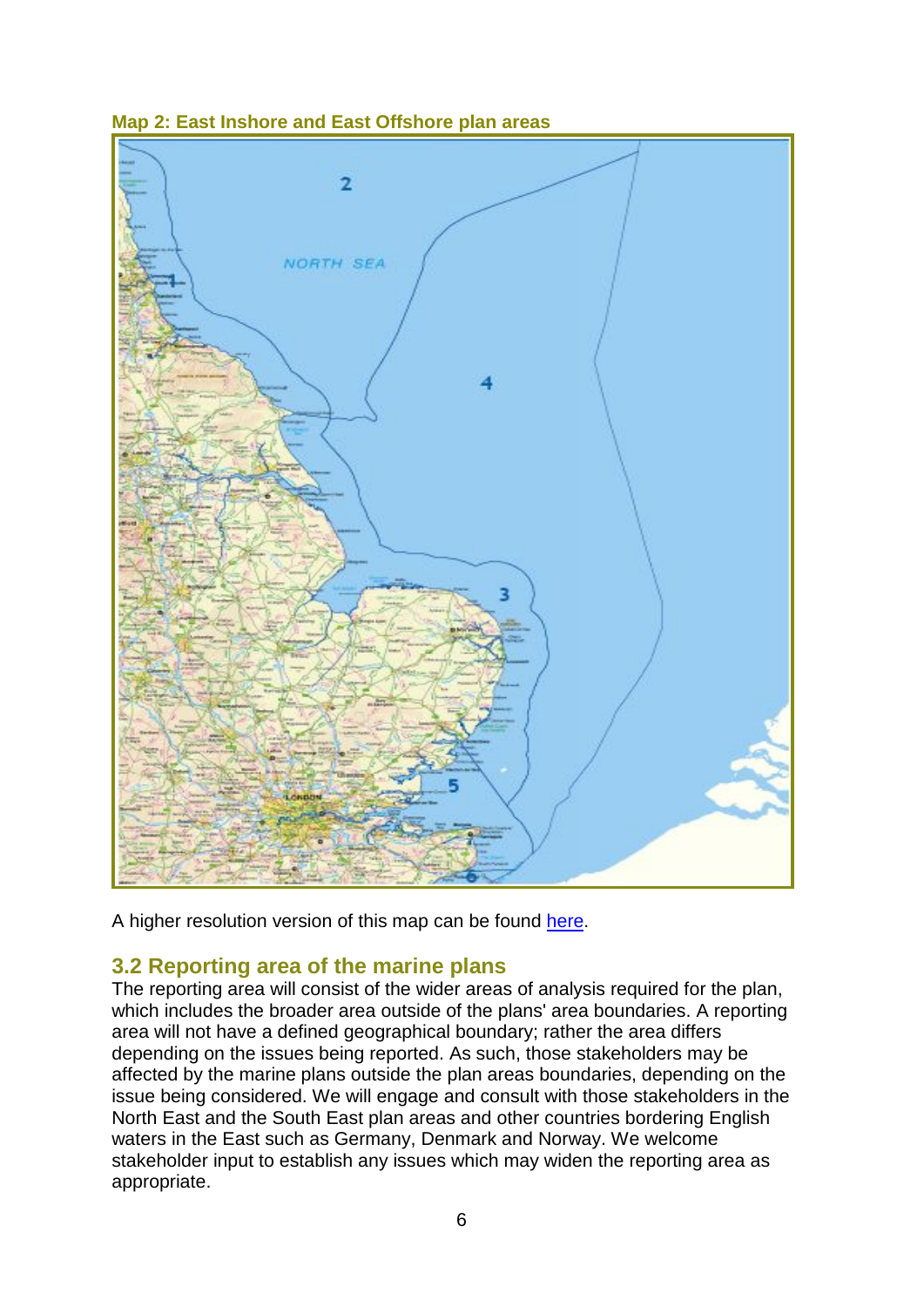# <span id="page-9-0"></span> **4. Stages and timeline for marine plan production**

# <span id="page-9-1"></span>**4.1 When will we engage?**

 2011. Throughout the process, we will carry out ongoing engagement as the plans Marine planning for the East Inshore and East Offshore plan areas will begin in April develop and will work closely with our key stakeholders and other people who are interested in the marine area. There are certain stages in plan making in which we are legally required to engage in a more structured and formal way, for example formal consultation on the draft plan, but it will be important for us to hear stakeholder's views and opinions on how they feel the plans are progressing throughout the process.

 the process. Therefore, we will clearly set out the purpose of each engagement as To date, we have issued a questionnaire and have also held three workshops in Norwich, Peterborough and Hull with stakeholders to gauge opinion on ways to engage and communicate in marine planning. These events were attended by 98 people, the outcomes of which have assisted in producing this SPP. An example of a very important message we received from stakeholders at the workshops was the need for the MMO to be absolutely clear on the purpose of each engagement including how stakeholders can add value through by being involved in that part of and when we carry it out, and will set out how through this engagement, stakeholders can contribute to the marine plan.

 example, we discussed how best to deal with the cumulative effects of activities across bordering nations and agreed to work together on this. We also held workshops with representatives from the Netherlands, Belgium, France and the USA, to share their marine planning experience and to discuss how best to engage with the bordering countries in the plan areas during plan making. For

 number of key opportunities for stakeholder input into the planning process. The timeline below sets out our proposed stages of plan making, highlighting a However, it is to be noted that these timelines represent a rough guide only and as plan making is an iterative process these stages may be subject to amendment.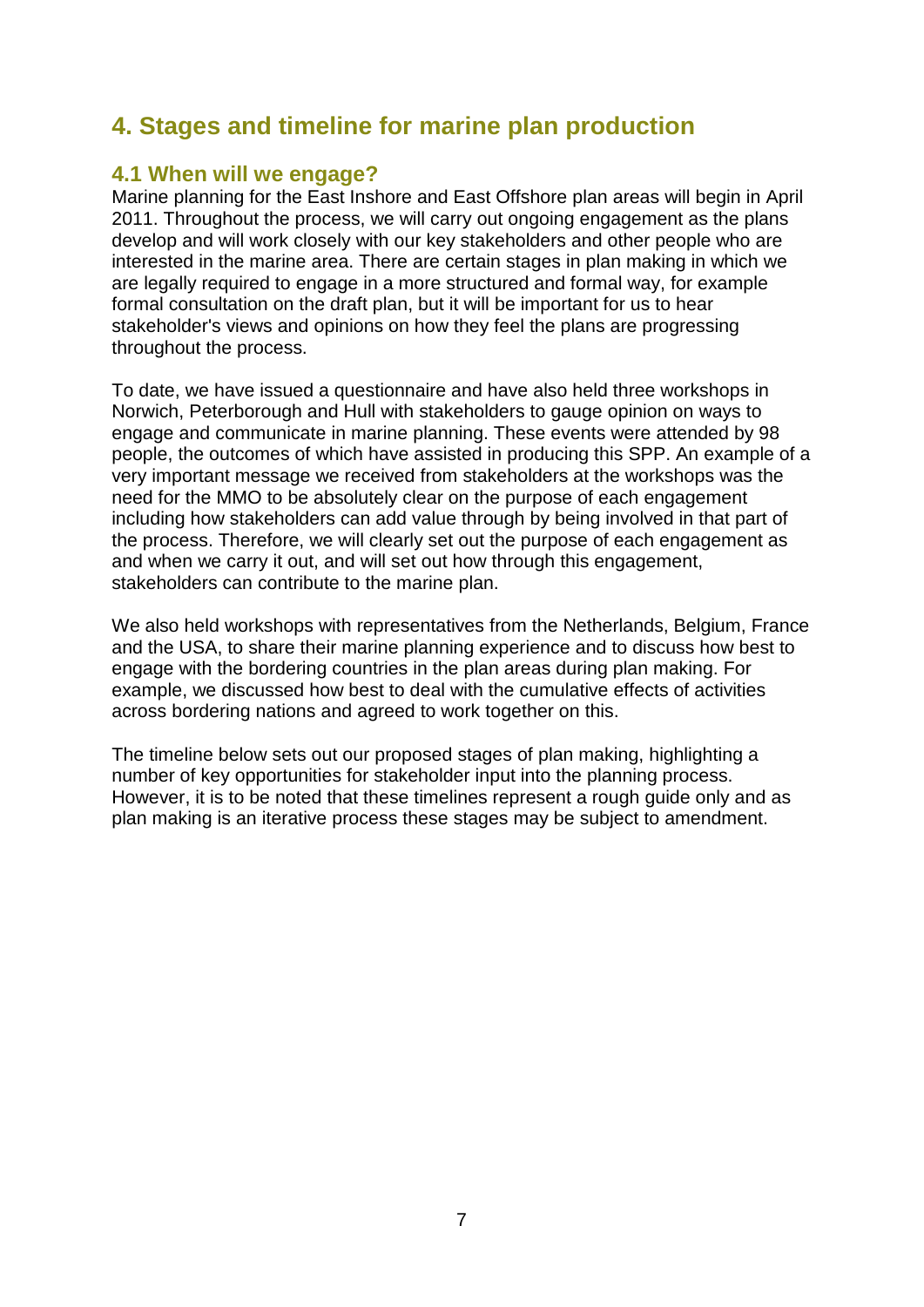

#### **Figure 1: Stages and indicative timeframe for marine plan making in the East Inshore and East Offshore areas[5](#page-10-2)**

# <span id="page-10-0"></span>**5. Who will we engage with?**

# <span id="page-10-1"></span>**5.1 Engaging with stakeholders and interested parties**

 recognisable as playing a key part in marine planning, such as: As previously mentioned, the marine plans are for anyone who has an interest in the marine plan areas. However, there are certain sectors that are immediately

- aquaculture
- defence and national security
- energy production and infrastructure development
- fisheries
- local communities and elected members
- local authorities
- marine aggregates

<span id="page-10-2"></span>for-england  $\overline{a}$  $5$  Diagram as set out in 'A description of a marine planning system for England' published by Defra in March 2011 available online from [www.gov.uk/government/publications/the-marine-planning-system](http://www.gov.uk/government/publications/the-marine-planning-system-for-england)or-england and a series of the series of the series of the series of the series of the series of the series of <br>East of the series of the series of the series of the series of the series of the series of the series of the<br>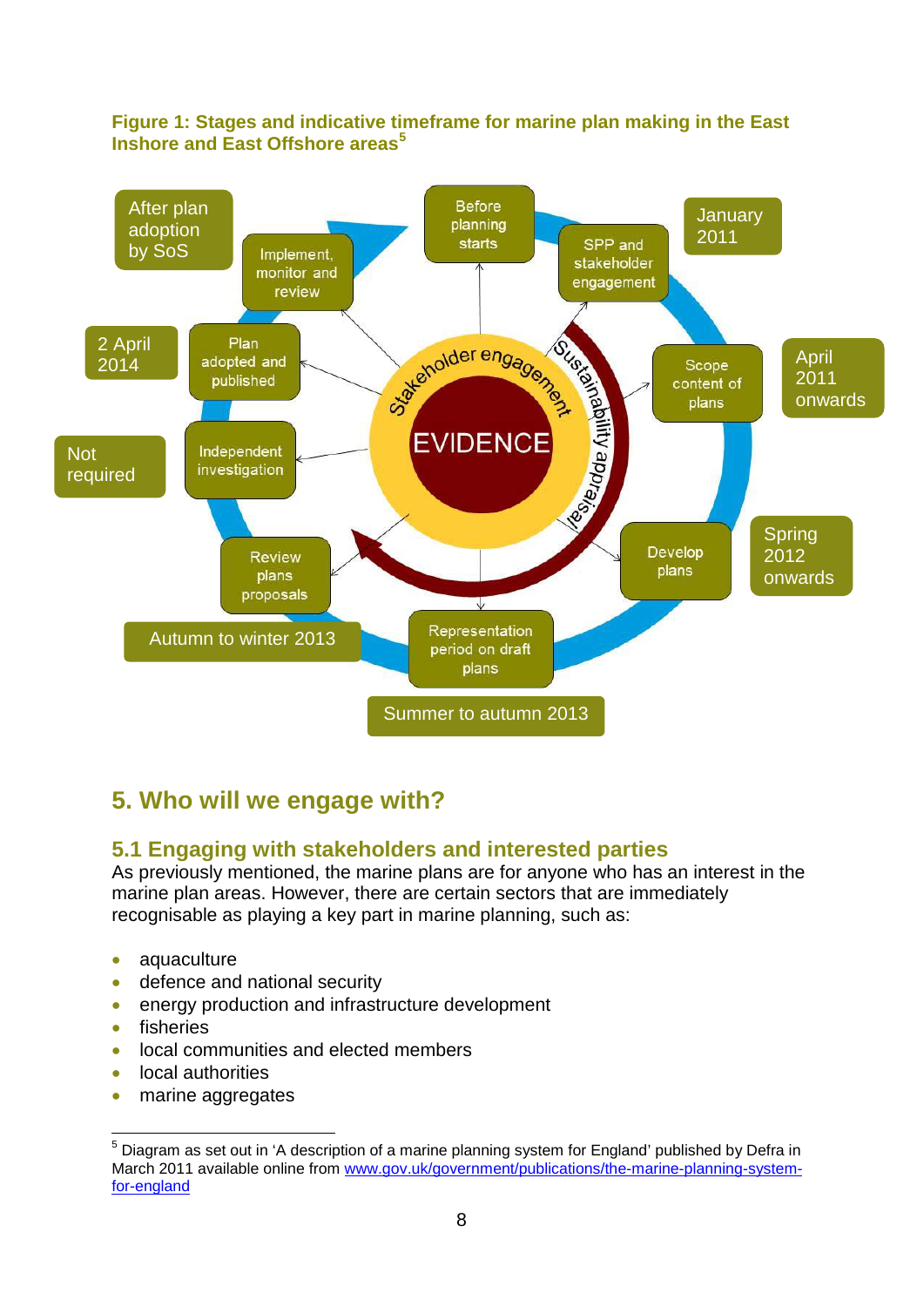- marine conservation
- marine dredging and disposal
- ports and shipping
- telecommunications and cabling
- tourism and recreation
- waste water treatment and disposal $^6$  $^6$ .

 marine planning process. We are committed to communicating and engaging with as This is not intended to be an exclusive list and will be expanded upon throughout the many groups and individuals as possible.

## <span id="page-11-0"></span>**5.2 Engaging with stakeholder groups**

There are certain groups and organisations which represent the interest of these sectors and they will be key contributors when engaging in marine plan making. It is expected that these groups will play a major role in marine planning, adding value to the work of the MMO by contributing to the overall stakeholder engagement process. We will have regard to existing management arrangements within the plan areas and existing consultation arrangements.

#### • **Coastal partnerships and fora**

Coastal partnerships and fora aim to raise awareness of local and national issues, empower local stakeholders and seek to resolve the numerous conflicts that occur in coastal areas. These groups offer real benefits to the development and implementation of the marine planning system, not least a readily available, established and locally trusted means of engaging with local stakeholders. It is expected that they will play a major role in marine planning, adding value to the work of the MMO by contributing to the overall stakeholder engagement process. Coastal partnerships and fora in the plan area can represent a wide range of interests and have a wide demographic and geographic coverage, therefore operating as a key channel for reaching many stakeholders.

#### • **Marine conservation zone (MCZ) projects**

It is important that when carrying out engagement with stakeholders, we also use existing channels and processes, such as the MCZ projects, using and drawing on information and experiences provided by stakeholders. Netgain (and its four regional hubs) and Balanced Seas are the two projects in the plan areas. The MMO and the MCZ projects have already held joint workshops to discuss future opportunities for working together. Experiences and lessons learned have been exchanged and we are seeking to maximise the benefits of the work carried out during the MCZ process and integrating this within marine planning. Both projects continue to work toward identifying potential conservation areas, which includes engagement with stakeholders and interested parties. We will also continue to draw on this experience throughout the plan making process, working closely with both Netgain and Balanced Seas<sup>[7](#page-11-2)</sup>

#### • **Local authorities and other regulators**

Local authorities and other land-based regulators will have an important role to

<span id="page-11-1"></span> $\overline{a}$  $\frac{6}{5}$  List mostly taken from the Marine Policy Statement, published by Defra in March 2011.

<span id="page-11-2"></span><sup>&</sup>lt;sup>7</sup> See [www.jncc.gov.uk/page-2409](http://www.jncc.gov.uk/page-2409) for more information on the marine conservation zones in England.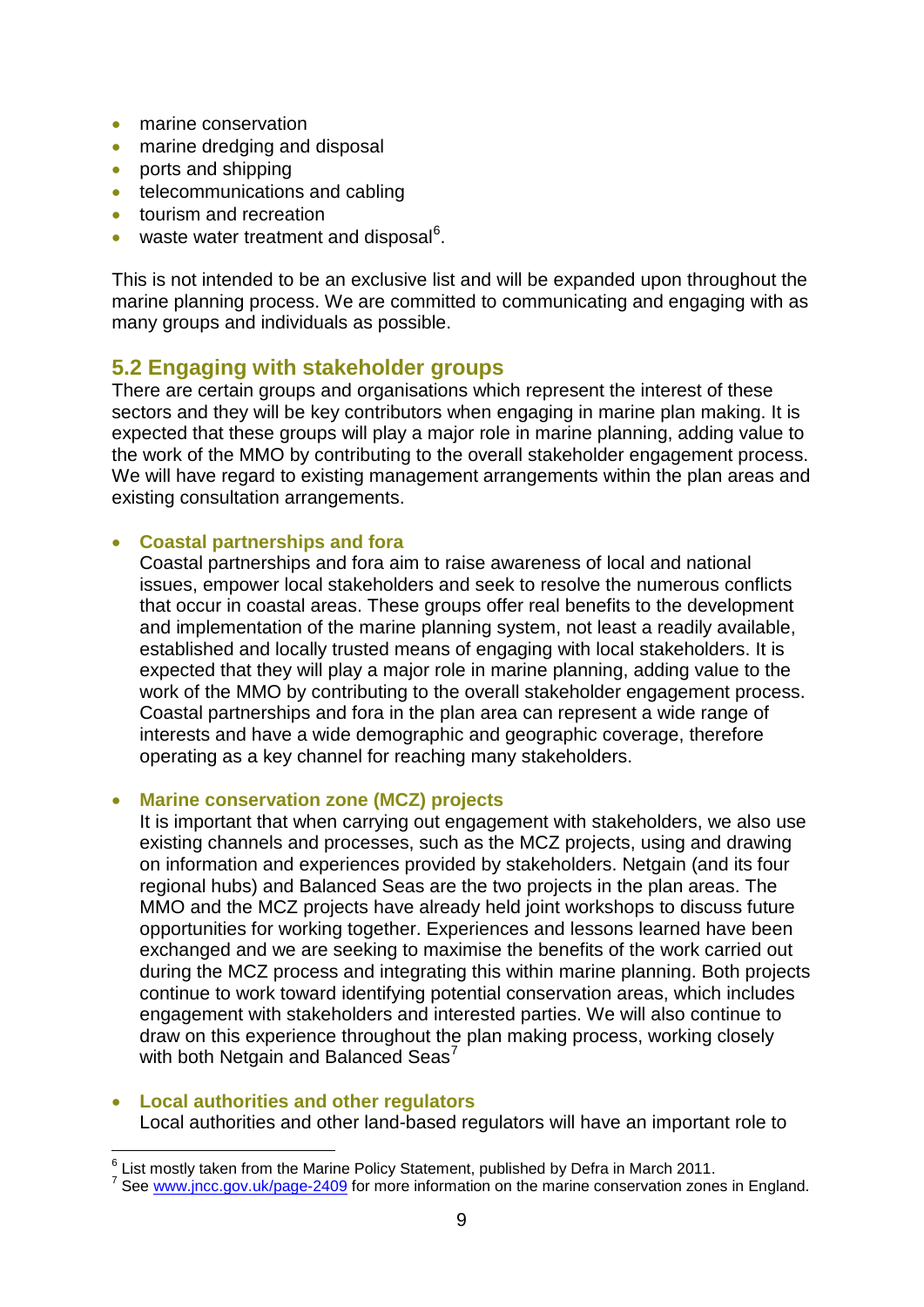Outstanding Natural Beauty (AONB) plans and other plans such as shoreline management plans, river basin management plans and others. We will maintain beyond, consulting with them at each stage of plan making. Local authorities can also act as a channel for communicating with local communities, representing play in marine planning. There are 31 local authorities, 2 areas of outstanding natural beauty and 1 national park in the East Inshore plan area. We need to engage with these authorities throughout plan making and to ensure that we integrate marine plans with those within local development frameworks $^8$  $^8$ , Areas of an ongoing and open dialogue with the relevant authorities in the plan area and their interests and offering another opportunity for engagement, such as newsletters and community events. Elected Members will also play an important part in the marine planning process, representing the interests of their local communities.

#### • **Bordering nations**

We will consult and engage with Marine Scotland, Welsh Government and Northern Ireland throughout plan making. We will also engage with neighbouring international administrations throughout the marine planning process to ensure that we take into account their policies and emerging marine plans.

 of France. We have engaged with representatives from the Netherlands, Belgium and France and agreed that we will use these representatives as a channel for countries to ensure appropriate engagement takes place. We have already The East Offshore plan area borders the Netherlands, Belgium and a small area engagement with neighbouring states. Where issues impact on other countries such as Germany, Denmark and Norway we will establish contact with these established useful contacts with the Netherlands, Belgium and France. We will engage with these neighbouring countries throughout the process, especially in relation to international fisheries, migrating birds and transport and in particular when consulting on the draft marine plan.

#### • **Non-Governmental Organisations**

 These NGO's such as Wildlife and Countryside Link, RSPB, WWF-UK and many of groups and individuals and are therefore key to engagement throughout the process. The third sector including NGOs will play an important role in marine planning. others, have a great deal of experience in land use and coastal planning and of marine ecosystems. These organisations can represent a wide range of interests

#### **Industry representative groups**

There are many industry groups which represent a number of sectors making use of marine resources such as fisheries, aggregates and renewable energy. These representative groups will have an important input into marine planning. It is essential to engage with these groups and the individuals they represent to obtain their views throughout the process making best use of their knowledge, and experience.

<span id="page-12-0"></span> $\overline{a}$ <sup>8</sup> Including each Local Authority Statement of Community Involvement and Sustainable Community Strategies.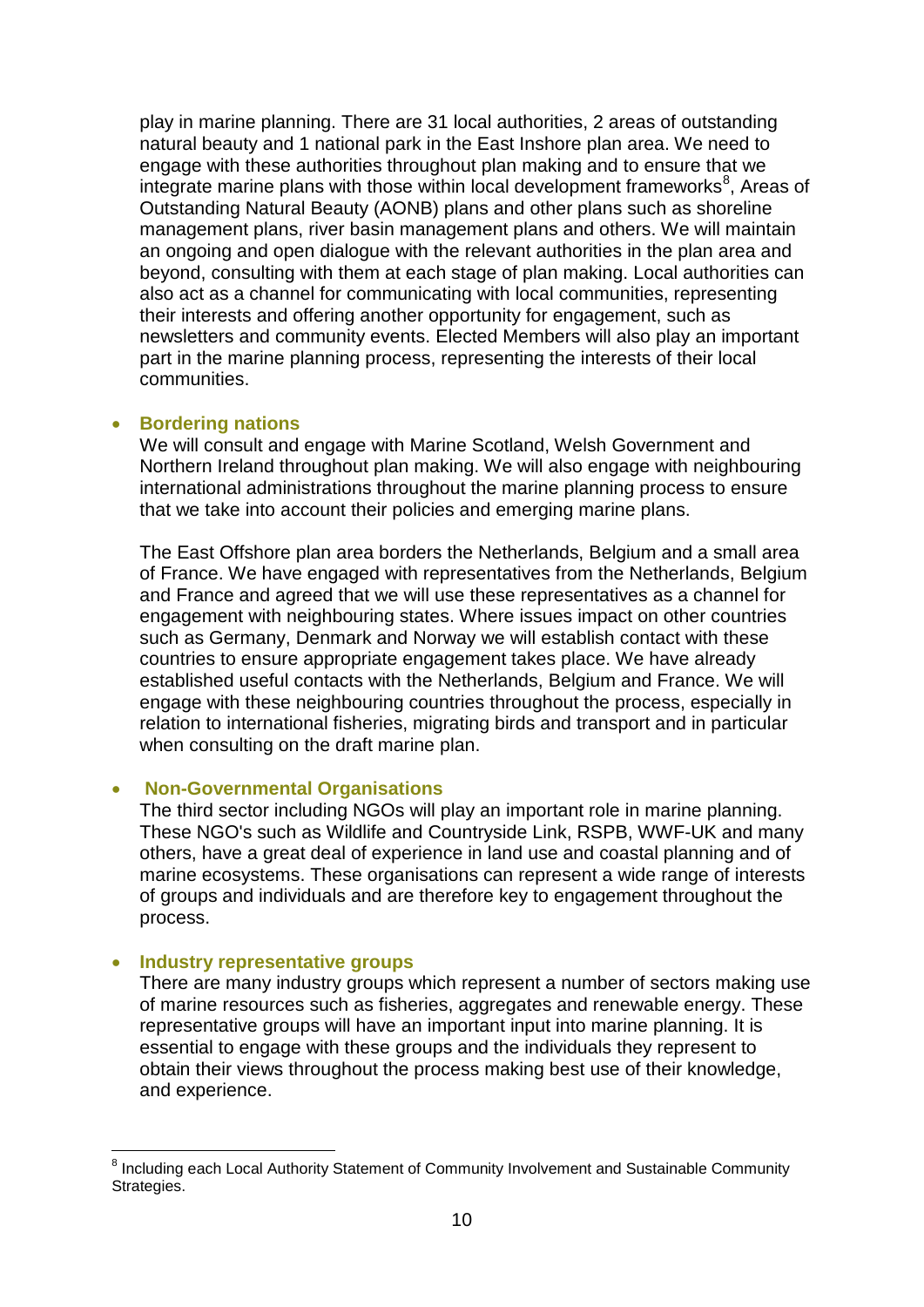#### • **General public, local communities and local interest groups**

 As part of the planning process, we will need to ensure the interests of local people, their communities and local interest groups (such as resident associations and parish councils) are taken into account. The MMO will support the empowerment of local communities through the marine planning process, together with local authorities, and have due regard to the Localism Act 2011<sup>[9](#page-13-1)</sup>.

#### • **Sustainability appraisal consultees**

 plans at critical stages and acts as a mechanism for ensuring marine plans production of marine plans and will obtain input from SA consultees $^{10}$ . The sustainability appraisal (SA) process feeds into the production of marine support sustainability objectives taking account the social, economic, and environmental impacts and benefits. The SA is carried out in parallel with the

#### • **Statutory partners and other Government bodies**

Crown Estate, Planning Inspectorate and harbour authorities<sup>11</sup> Government partners and bodies who will be heavily involved in the marine planning process include: Government departments, Environment Agency, Natural England, Joint Nature Conservation Committee (JNCC), Centre for Environment, Fisheries and Aquaculture Science (Cefas), English Heritage, National Infrastructure Directorate of the Planning Inspectorate, inshore fisheries and conservation authorities (IFCA), Maritime and Coastguard Agency, The

As we progress through plan making, we will identify more and more stakeholders and interested individuals and so we will take their interests into account during the planning process.

A full list of stakeholder organisations that we are currently consulting with can be found in Appendix 1, although this list is not exhaustive<sup>[12](#page-13-4)</sup>. If you or your organisation would like to be added to this list, please contact us (see 1.4 Getting involved).

# <span id="page-13-0"></span> **6. When and how will we be carrying out stakeholder engagement**

 The table below sets out the timetable for marine planning and outlines methods for engaging stakeholders in each stage of the planning process<sup>[13](#page-13-5)</sup>. Following on from differences between stakeholders and stakeholder groups and that some methods of engagement may not be appropriate for all. Therefore stakeholder participation in marine planning will take account of the individual needs of stakeholders. As the early stakeholder engagement, we appreciate the need to take into account the marine planning process evolves our methods of engagement and communication

 $\overline{a}$ 9 [www.communities.gov.uk/localgovernment/decentralisation/localismbill/](http://www.communities.gov.uk/localgovernment/decentralisation/localismbill/)

<span id="page-13-3"></span><span id="page-13-2"></span><span id="page-13-1"></span><sup>10</sup> Including the Environment Agency, Natural England, and English Heritage.

<sup>&</sup>lt;sup>'''</sup> Including the Environment Agency, Natural England, and English Heritage.<br><sup>11</sup> For more information on these agencies, see 'Description of the marine planning system for England', published by Defra in March 2011 available online from

[www.gov.uk/government/publications/the-marine-planning-system-for-england.](http://www.gov.uk/government/publications/the-marine-planning-system-for-england) 12 This list will be regularly reviewed and updated and available on

<span id="page-13-4"></span>[www.marinemanagement.org.uk\planning](http://www.marinemanagement.org.uk/planning)<br><sup>13</sup> In accordance with the Marine and Coastal Access Act 2009.

<span id="page-13-5"></span>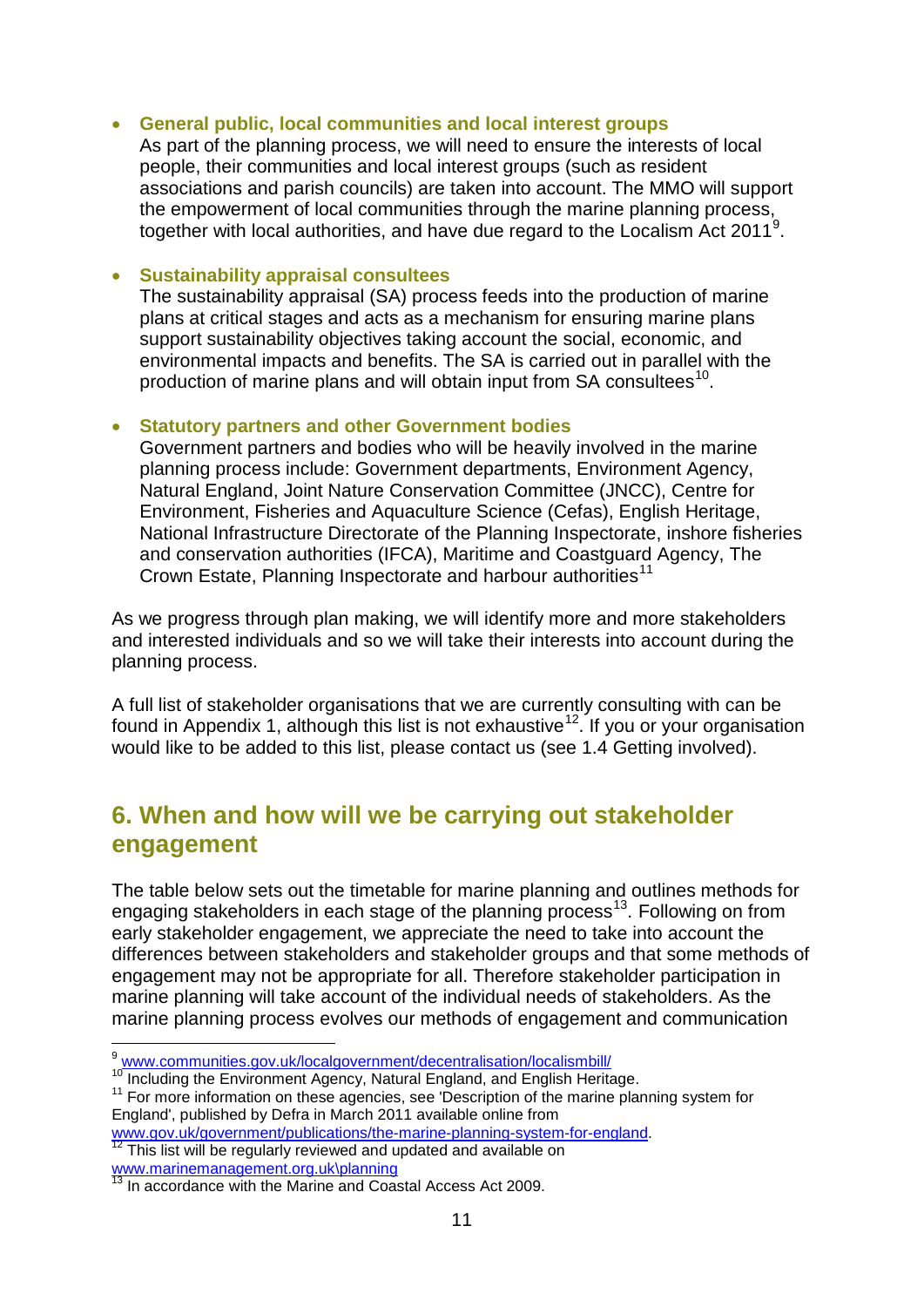stakeholders are clear on future stages of marine plan production and when they will electronic newsletters, printed newsletters, emails, web updates, and press and with stakeholders and interested parties will take these developments into account. Engagement in this context is concerned with both informing stakeholders of progress of, and ensuring stakeholder input into marine planning. Via our website, we will confirm the exact timings of each stage of the plan making process so that occur. We will keep you up to date on general marine planning progress via media coverage.

 information on the key stages of the SA for the marine plans see the 'Description of The table below is adapted from the 'Description of the marine planning system for England'[14](#page-14-0) (and is aligned with figure 1 on page 10).The scoping stage is a significant proportion of the development of the marine plan. The sustainability appraisal (SA) will run alongside the plan making process, with stakeholders involved in the SA in all stages of the plan making process, with the key milestones set out in the table below<sup>[15](#page-14-1)</sup>. The SA process is a prescribed process, for more the marine planning system for England'.

| <b>Marine planning stages</b><br>and stakeholder<br>engagement                                                                     | <b>Methods for engagement</b>                                                                                                                                                                                                                                                                                                                                                | <b>Estimated</b><br>timing                                                                      |  |  |
|------------------------------------------------------------------------------------------------------------------------------------|------------------------------------------------------------------------------------------------------------------------------------------------------------------------------------------------------------------------------------------------------------------------------------------------------------------------------------------------------------------------------|-------------------------------------------------------------------------------------------------|--|--|
| 1. SPP and stakeholder engagement                                                                                                  |                                                                                                                                                                                                                                                                                                                                                                              |                                                                                                 |  |  |
| <b>Consultation with</b><br>stakeholders on draft SPP.                                                                             | We will notify stakeholders and<br>interested parties of the consultation<br>draft in the following way:<br>localised press release<br>email notifications<br>$\bullet$<br>web-based consultation<br>newsletter<br>hard copies at coastal offices and<br>$\bullet$<br>on request<br>dissemination of SPP via<br>$\bullet$<br>stakeholder groups (as set out in<br>section 5) | 24 January to<br>21 February<br>2011 (4-week<br>consultation)<br>for adoption in<br>spring 2011 |  |  |
| 2. Scoping content of marine plans                                                                                                 |                                                                                                                                                                                                                                                                                                                                                                              |                                                                                                 |  |  |
| Stakeholders to input on<br>format and structure of<br>marine plan.<br>Stakeholders to input on<br>plan area evidence and<br>data. | Continued engagement through events<br>and updates to seek the views and<br>input from stakeholders and interested<br>parties.<br>For key elements of this stage we will                                                                                                                                                                                                     | April 2011<br>onwards                                                                           |  |  |

## **Table 1: Indicative key stages of the marine plan making process and stakeholder engagement**

<span id="page-14-0"></span> $\overline{a}$ <sup>14</sup> Description of the marine planning system for England, published by Defra in March 2011 available online from [www.gov.uk/government/publications/the-marine-planning-system-for-england.](http://www.gov.uk/government/publications/the-marine-planning-system-for-england)<br><sup>15</sup> Denoted by an asterisk under each relevant stage.

<span id="page-14-1"></span>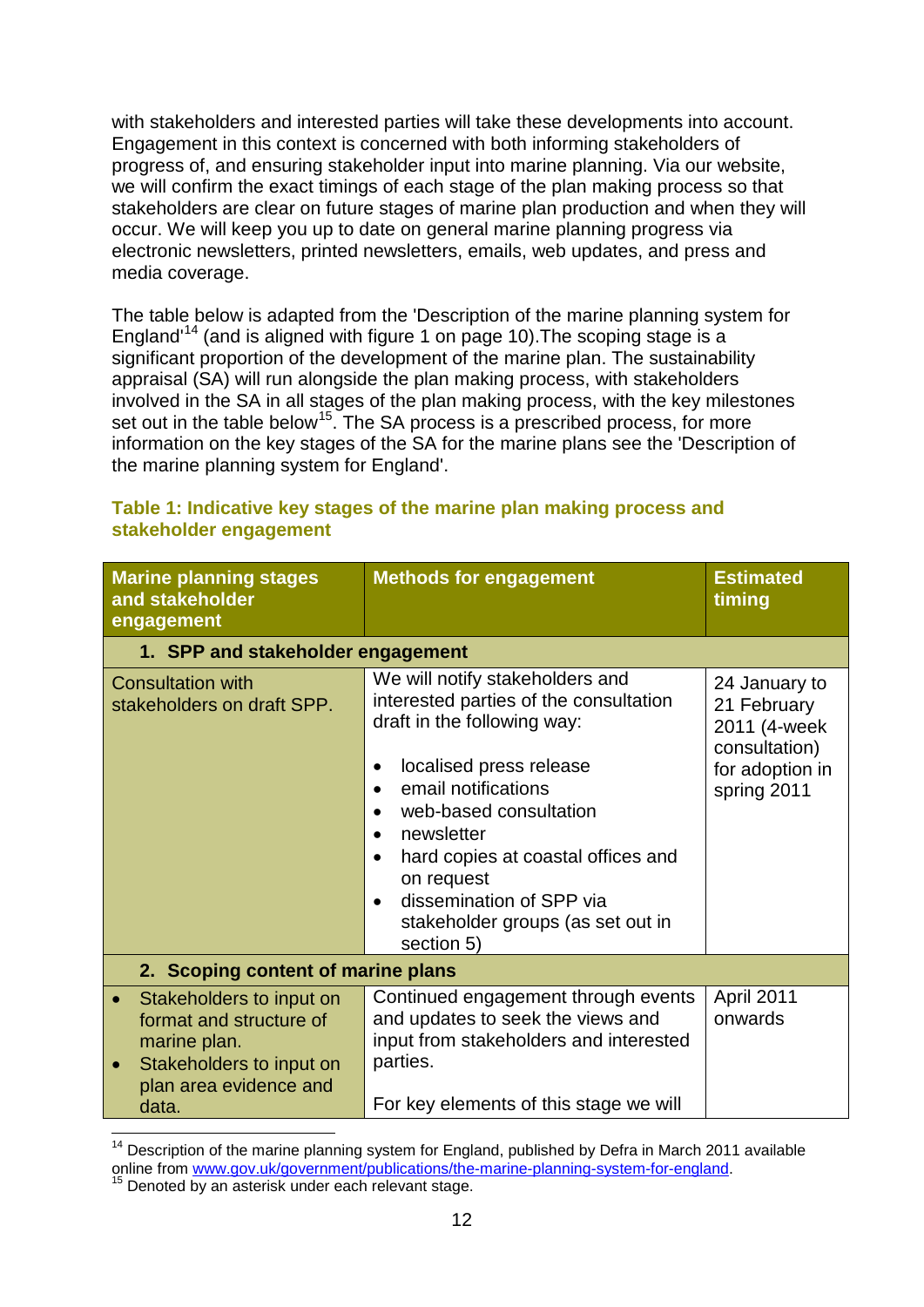| <b>Marine planning stages</b><br>and stakeholder<br>engagement                                                                                                                                                                      | <b>Methods for engagement</b>                                                                                                                                                                                                                                                                                                                                                                                                                                                                                                                                                                                                                                                     | <b>Estimated</b><br>timing                                           |
|-------------------------------------------------------------------------------------------------------------------------------------------------------------------------------------------------------------------------------------|-----------------------------------------------------------------------------------------------------------------------------------------------------------------------------------------------------------------------------------------------------------------------------------------------------------------------------------------------------------------------------------------------------------------------------------------------------------------------------------------------------------------------------------------------------------------------------------------------------------------------------------------------------------------------------------|----------------------------------------------------------------------|
| SA Stage A-<br><b>Consultation with</b><br>designated SEA<br>consultation bodies and<br>other relevant<br>stakeholders on the<br>scope of the SA.<br>Stakeholders to input to<br>development of plan area<br>vision and objectives. | be adopting a wide range of methods<br>of engagement and communication.<br>Throughout this process we will keep<br>stakeholders informed of<br>developments requiring their input.<br>Our engagement process may include:<br>geographic or sector-based working<br>$\bullet$<br>groups to help shape the marine<br>plans<br>workshops<br>٠<br>web portal<br>٠<br>one-to-one meetings<br>$\bullet$<br>exhibitions and drop-in sessions<br>٠<br>attendance at stakeholder meetings<br>٠<br>questionnaires<br>$\bullet$<br>web updates<br>$\bullet$<br>newsletters<br>$\bullet$<br>dissemination of information via<br>$\bullet$<br>stakeholder groups (as set out in<br>section 5). | Plan area<br>objectives<br>agreed<br>autumn/winter<br>2011           |
|                                                                                                                                                                                                                                     | 3. Developing the marine plans (including developing SA Report)                                                                                                                                                                                                                                                                                                                                                                                                                                                                                                                                                                                                                   |                                                                      |
| Stakeholders to input on<br>development of future<br>options or scenarios and<br>in the selecting the                                                                                                                               | Continued engagement through events<br>and updates to seek the views from<br>stakeholders and interested parties.                                                                                                                                                                                                                                                                                                                                                                                                                                                                                                                                                                 | Options<br>generated<br>spring 2012                                  |
| preferred option/scenario.<br>MMO to draft the marine<br>plan.                                                                                                                                                                      | For key elements of this stage we will<br>be adopting a range of methods of<br>engagement and communication.                                                                                                                                                                                                                                                                                                                                                                                                                                                                                                                                                                      | Preferred<br>option selected<br>summer 2012                          |
| Stakeholders input in<br>drafting the delivery<br>framework, including<br>implementation bodies<br>and indicators to monitor.                                                                                                       | Throughout this process we will keep<br>stakeholders informed of<br>developments requiring their input.<br>Our engagement process may include:                                                                                                                                                                                                                                                                                                                                                                                                                                                                                                                                    | Drafting plan<br>area objectives<br>summer 2012<br>to autumn<br>2012 |
|                                                                                                                                                                                                                                     | geographic or sector-based working<br>groups to help shape the marine<br>plans<br>workshops<br>web portal<br>$\bullet$<br>one-to-one meetings<br>$\bullet$<br>exhibitions and drop in sessions<br>٠                                                                                                                                                                                                                                                                                                                                                                                                                                                                               |                                                                      |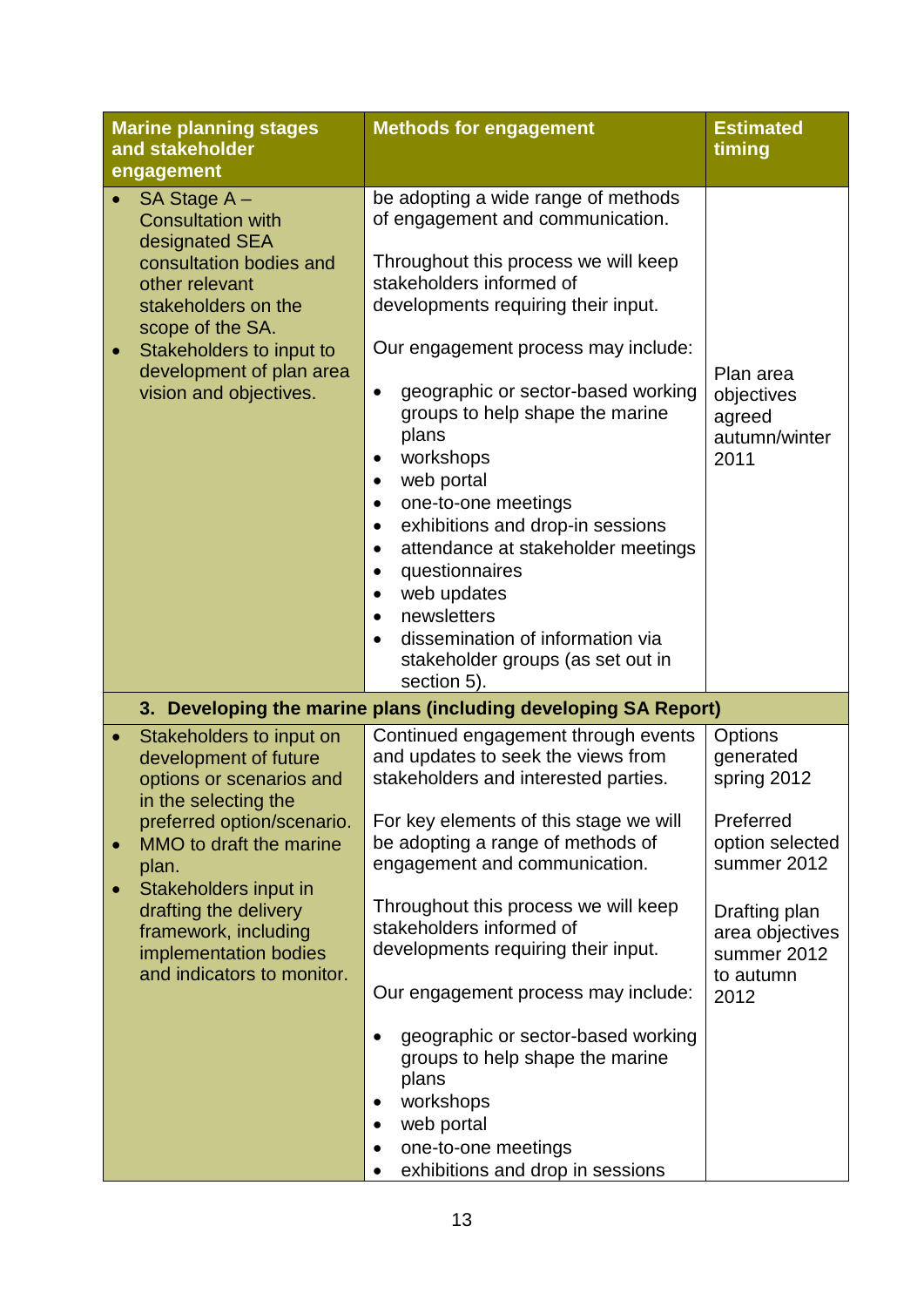| <b>Marine planning stages</b><br>and stakeholder<br>engagement                                                                                                                                                                | <b>Methods for engagement</b>                                                                                                                                                                                                                                                                                                                                                                                                                                                                                                                                                                           | <b>Estimated</b><br>timing                                                                              |  |
|-------------------------------------------------------------------------------------------------------------------------------------------------------------------------------------------------------------------------------|---------------------------------------------------------------------------------------------------------------------------------------------------------------------------------------------------------------------------------------------------------------------------------------------------------------------------------------------------------------------------------------------------------------------------------------------------------------------------------------------------------------------------------------------------------------------------------------------------------|---------------------------------------------------------------------------------------------------------|--|
|                                                                                                                                                                                                                               | attendance at stakeholder meetings<br>$\bullet$<br>questionnaires<br>$\bullet$<br>web updates<br>$\bullet$<br>newsletters<br>$\bullet$<br>dissemination of information via<br>stakeholder groups (as set out in<br>section 5).                                                                                                                                                                                                                                                                                                                                                                          |                                                                                                         |  |
|                                                                                                                                                                                                                               | 4. Representations on draft plans (including SA Report)                                                                                                                                                                                                                                                                                                                                                                                                                                                                                                                                                 |                                                                                                         |  |
| Invitation to stakeholders<br>to make representations<br>as to the matters to be<br>included in the draft plan.<br>SA stage $D$ – Consult the<br>public and designated<br><b>SEA consultation bodies</b><br>on the SA Report. | Formal 12 week public consultation<br>Engagement through events and<br>updates to seek the views from<br>stakeholders and interested parties on<br>the draft plan.<br>We will notify stakeholders and<br>interested parties of the consultation<br>draft in various ways including:<br>localised press release<br>$\bullet$<br>email notifications<br>$\bullet$<br>web-based consultation<br>$\bullet$<br>newsletter<br>$\bullet$<br>hard copies at coastal offices and<br>$\bullet$<br>on request<br>dissemination of information via<br>$\bullet$<br>stakeholder groups (as set out in<br>section 5). | Summer to<br>Autumn 2013<br>$(12$ weeks)<br>(date revised<br>from winter<br>2012 or early<br>2013)      |  |
|                                                                                                                                                                                                                               | Representations on the draft must be<br>made in writing via email, letter or<br>using the MMO online consultation<br>tool <sup>16</sup> , within the 12-week period.                                                                                                                                                                                                                                                                                                                                                                                                                                    |                                                                                                         |  |
| Analysis of comments from consultation exercise and draft marine plan<br>5.<br>amended in light of comments following consultation (up to around 12<br>weeks)                                                                 |                                                                                                                                                                                                                                                                                                                                                                                                                                                                                                                                                                                                         |                                                                                                         |  |
| 6. Independent Investigation (if required)                                                                                                                                                                                    |                                                                                                                                                                                                                                                                                                                                                                                                                                                                                                                                                                                                         |                                                                                                         |  |
| Engagement to be<br>determined                                                                                                                                                                                                | A guidance note setting out the<br>process for Independent Investigation<br>has been produced by the Planning<br>Inspectorate and Defra. It can be<br>viewed here:<br>http://www.planningportal.gov.uk/uploa                                                                                                                                                                                                                                                                                                                                                                                            | Secretary of<br><b>State</b><br>determined<br>that<br>Independent<br>Investigation of<br>East plans not |  |

<span id="page-16-0"></span> $\overline{a}$ <sup>16</sup> https://www.connect.marinemanagement.org.uk/consultations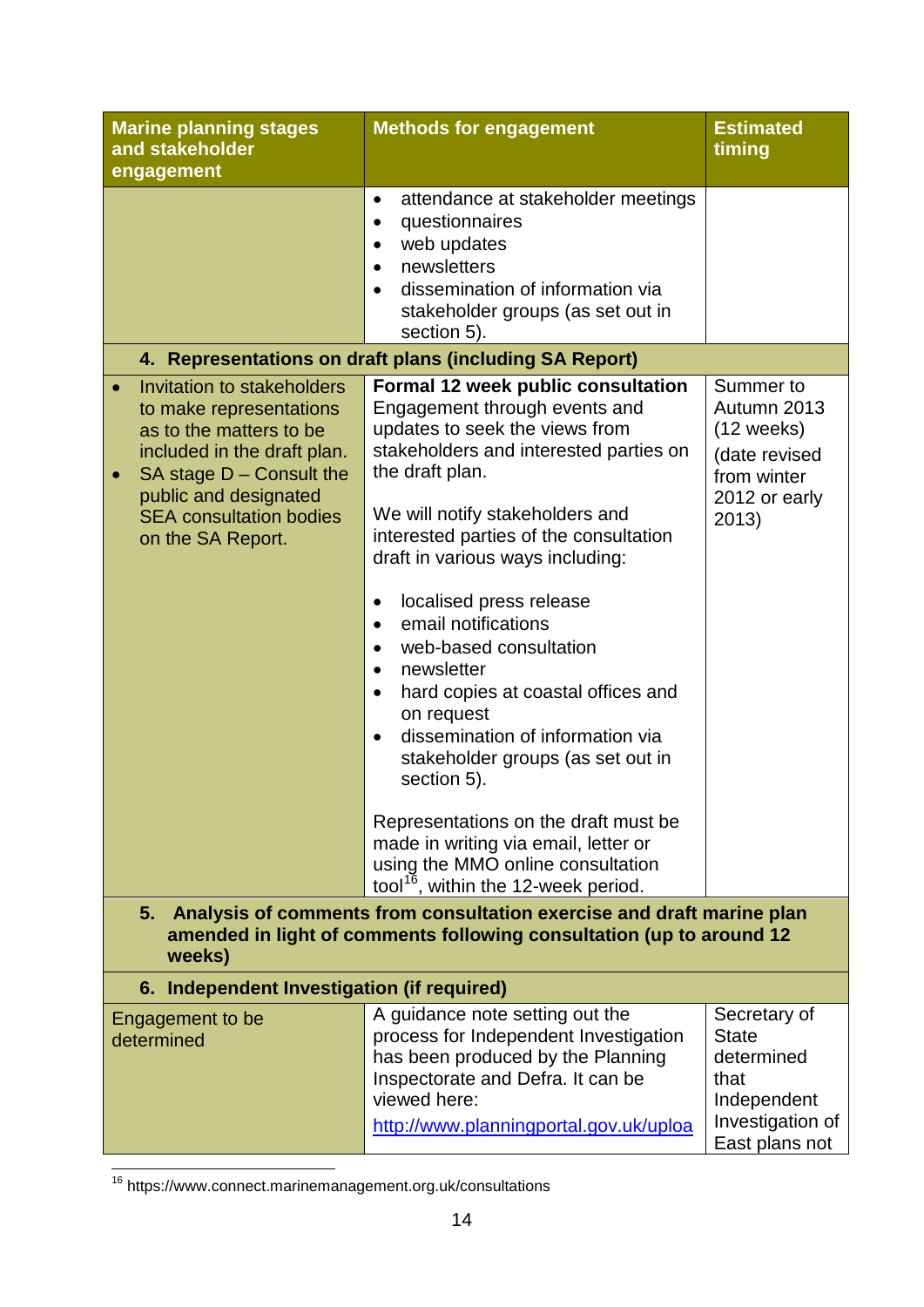| <b>Marine planning stages</b><br>and stakeholder<br>engagement                                                                                                                                                                                           | <b>Methods for engagement</b>                                                                                                                                                                                                                                                                                        | <b>Estimated</b><br>timing                                                                                                         |  |  |
|----------------------------------------------------------------------------------------------------------------------------------------------------------------------------------------------------------------------------------------------------------|----------------------------------------------------------------------------------------------------------------------------------------------------------------------------------------------------------------------------------------------------------------------------------------------------------------------|------------------------------------------------------------------------------------------------------------------------------------|--|--|
|                                                                                                                                                                                                                                                          | ds/pins/marine_plans_independent_inv<br>estigation.pdf                                                                                                                                                                                                                                                               | required                                                                                                                           |  |  |
| 7. Adoption and publication of the marine plan <sup>17</sup>                                                                                                                                                                                             |                                                                                                                                                                                                                                                                                                                      |                                                                                                                                    |  |  |
| Adoption process led by<br>Defra to secure adoption<br>by the Secretary of State<br>Stakeholders to be<br>informed of the adoption<br>and publication of the<br>marine plan.                                                                             | Stakeholders will be alerted to the<br>adoption and publication of the marine<br>plan through:<br>launch event<br>$\bullet$<br>media and press<br>$\bullet$<br>email notifications<br>$\bullet$<br>newsletters<br>$\bullet$<br>live on MMO website<br>$\bullet$<br>hard copies at coastal offices and<br>on request. | 2 April 2014<br>(date revised<br>from winter<br>2013/14<br>onwards (or<br>later if<br>independent<br>investigation<br>takes place) |  |  |
| 8. Implementation, monitoring and review (ongoing process after adoption)                                                                                                                                                                                |                                                                                                                                                                                                                                                                                                                      |                                                                                                                                    |  |  |
| Although the legislation<br>focusses the SPP on plan<br>preparation and adoption this<br>stage is included here for<br>completeness to match<br>Figure 1. The arrangements<br>for ongoing engagement will<br>be set out in appropriate<br>documentation. | Will be set out in documents separate<br>to the SPP including the relevant<br>Implementation and Monitoring Plan or<br>associated documents.                                                                                                                                                                         | From 2 April<br>2014 onwards                                                                                                       |  |  |

# <span id="page-17-0"></span>**6.1 Making a representation on the marine plans**

 At each stage of plan making (as set out above) we will make draft plan documents Comments at each of these stages must be made in writing via email or letter. Any available on our website and invite stakeholders to comment on them. When we are consulting or seeking representations at certain stages of the marine plans, we will clearly set out how long you have to make your views known and how best to do so. representations made on the draft marine plan may be included as part of the Independent Investigation and used as evidence. More information on the process of Independent Investigation can be viewed here:

ion.pdf http://www.planningportal.gov.uk/uploads/pins/marine\_plans\_independent\_investigat

Some stakeholders have expressed a preference for email and web based consultation rather than paper consultation documents. However, we are keen to include as many people as possible and for those who do not have access to computers or web material; we can provide paper versions of any consultation documents on request.

<span id="page-17-1"></span> $\overline{a}$  $17$  The SoS decides to adopt the Marine Plans and they are developed in collaboration with sponsoring departments.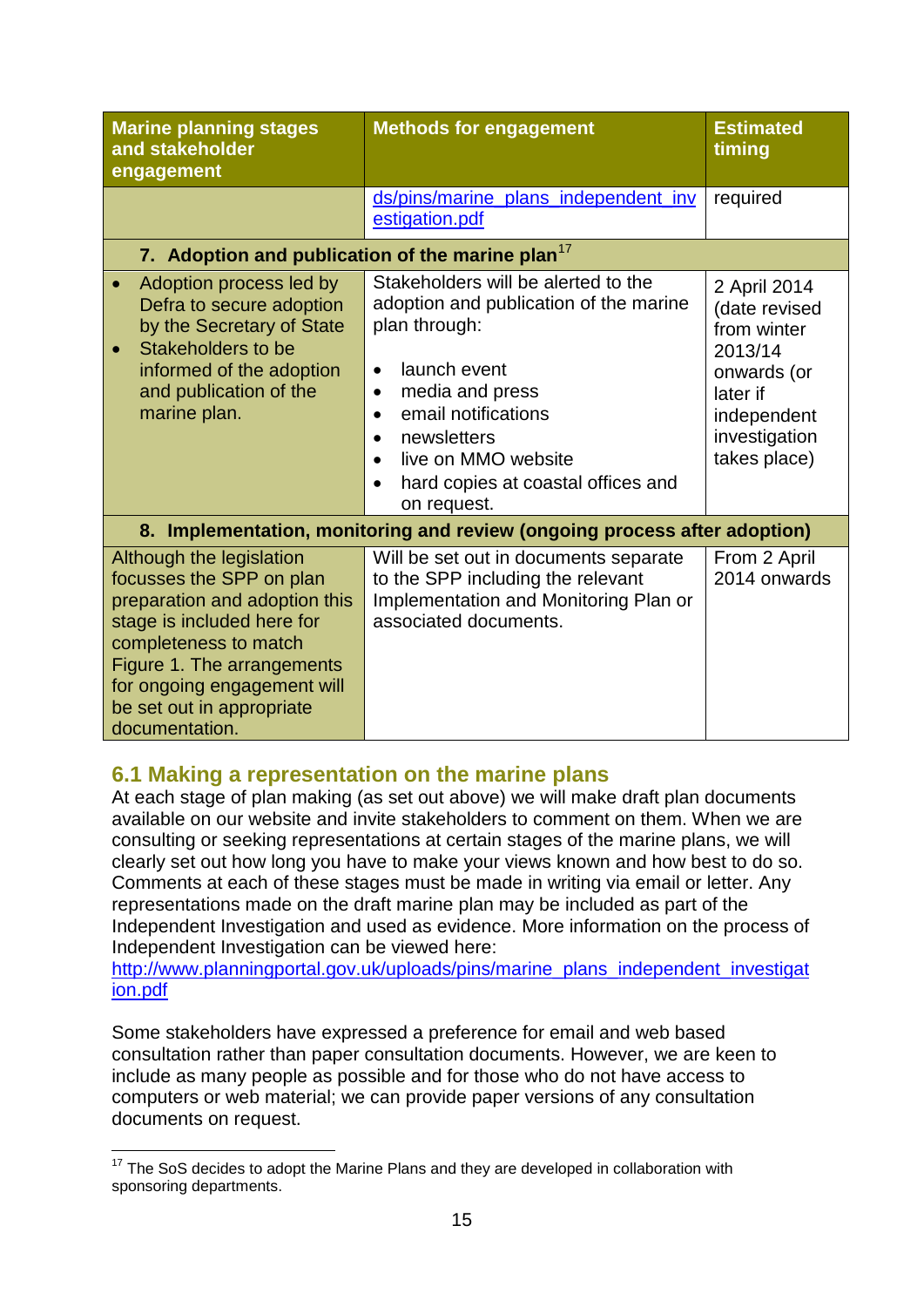# <span id="page-18-0"></span> **7. What will we do with your views and comments**

 marine planning website and through newsletters and information bulletins. We will Whenever we carry out stakeholder engagement, we will feed back the outcomes of the process. This may take the form of the next stage of the plan, updates on the also produce a summary of consultation where appropriate.

 our website. This report will also set out any changes made to the plans, any In terms of the formal consultation on the draft marine plans, once the 12-week public consultation period has closed, the responses will be analysed and a summary report will be produced detailing any comments made and published on changes that weren't made and the reasons why. Everyone who submitted a response will be notified when it is published.

 the success of the marine plans and whilst we will take on board all comments, national government policies. Early stakeholder engagement has highlighted that As part of the marine planning process, we are required to take into account the views and feedback from all stakeholders. Stakeholder engagement is paramount to views and representations made on the draft plans, the outcome might not result in an alteration to the plan itself. The marine planning system must integrate future needs and different views. There are many different factors that contribute to the decision-making process, such as legal constraints, and the need to operate within due to the need to balance many different factors and that aspects of the marine plans are unlikely to satisfy everyone with some compromise required. However we will take all feedback into consideration in plan making, with a duty to maintain transparency throughout the marine planning process. In addition, we will ensure we are clear with stakeholders as to how decisions will be made in the marine plans.

# <span id="page-18-1"></span> **7.1 Review and revision to the SPP**

 ensure the overall aims of marine planning are met. Any further significant revisions Marine planning is new and not a static process and is dynamic and evolving in nature. As we move through the process, it is possible that further changes may be made to the SPP to reflect the views of stakeholders and their full participation to to the SPP would need to be approved by Government and will be publicised to stakeholders if a revised SPP is published.

#### **Contact us**

If you would like to get involved in marine planning, would like to be added to our contact database or would like to talk to a marine planner, please get in touch with the Marine Planning Team via:

Email: <u>planning@marinemanagement.org.uk</u><br>Tel: 0191 376 2790

Marine Planning Team Marine Management Organisation Lancaster House Hampshire Court Newcastle upon Tyne NE4 7YH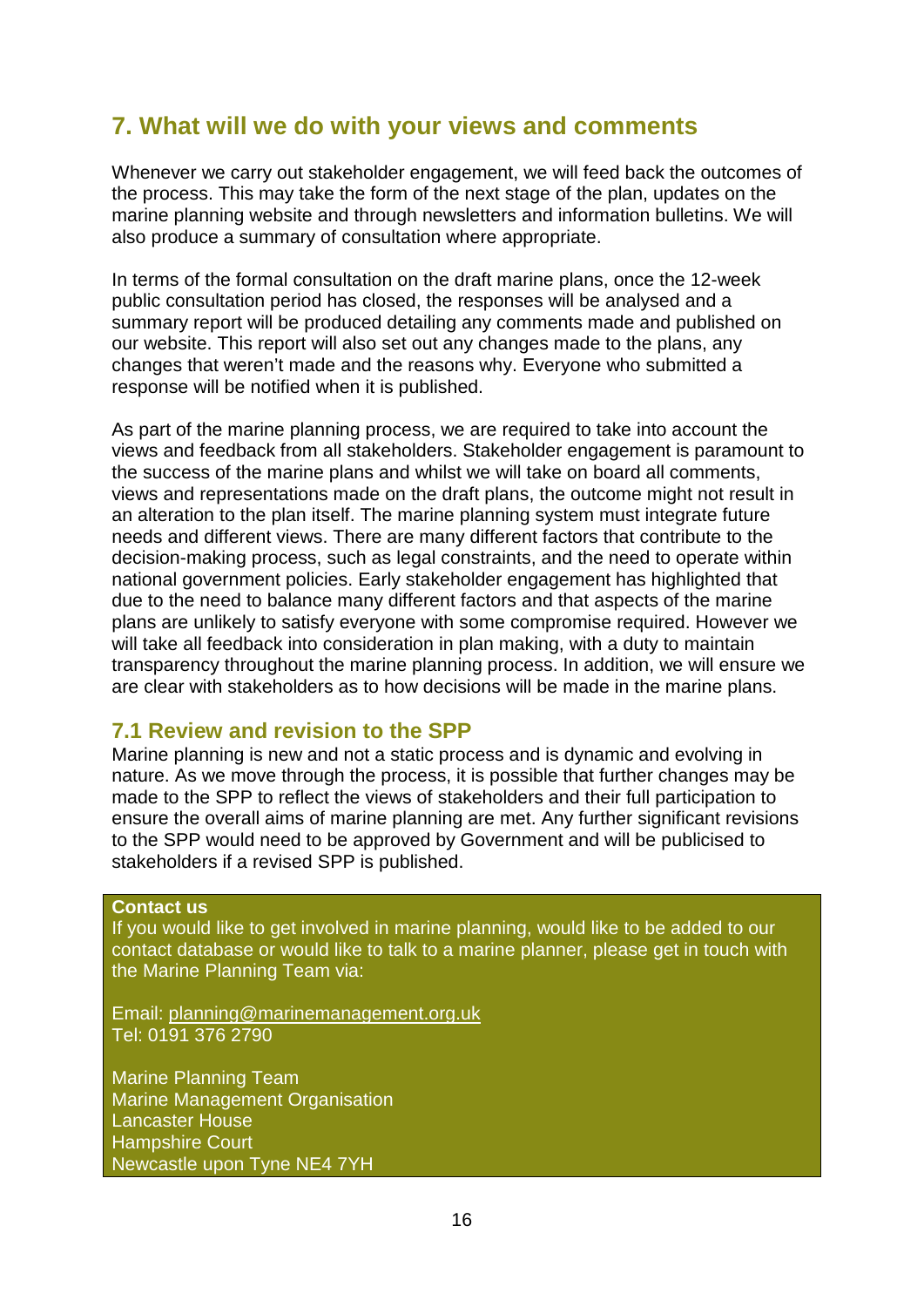# <span id="page-19-0"></span>**Glossary of terms**

 **Activities** – A general term that encompasses development, uses and other activities. Examples of 'non-development' activities might include fishing or recreation.

 **Development** – Built infrastructure and 'activities' as defined in section 66 of the 2008). Includes Nationally Significant Infrastructure Projects (NSIPs) under the or other operations in, on, over or under land, or the making of any material change Marine and Coastal Access Act and other legislation, for example oil and gas activities (under Petroleum Act 1998) and carbon dioxide storage (under Energy Act Planning Act 2008 (c.29). The definition is analogous to that in section 55 of the Town and Country Planning Act 1990 of 'carrying out of building, engineering, mining in the use of any buildings or other land'. Encompasses, but is not restricted to, what is sometimes commonly called 'development'. Examples include built or fixed structures, such as a gas platform or a wind farm comprising pilings, turbines, and associated structures (convertor stations etc), and activities such as aggregate extraction, maintenance dredging or removals for scientific sampling.

 **Evidence** – For the purpose of marine planning evidence includes policy, data, information, surveys, maps, and other relevant information and data.

 **Implementation Plan** – Will ensure that those responsible for implementation are aware of exactly which activities are required, by whom and by when.

proposals and to provide a report on their recommendations for changes.<br>(Paragraph 13, Schedule 6, Marine and Coastal Access Act, 2009) (Paragraph 13, Schedule 6, Marine and Coastal Access Act, 2009) **Independent Investigation** – Once a marine plan authority has published a consultation draft of the marine plans they must consider whether to appoint an independent person (outside of the plan authority) to investigate the marine plans'

#### **Indicator**

An indicator is a measure, quantitative or qualitative, of progress toward achieving the objectives or outcomes the marine plans.

 the Broads Authority. A National Park authority is the local planning authority for the **Local Planning Authority** – An organisation that has powers under the Town and Country Planning Act to determine applications for planning permission and prepare development plans for its area. In England local planning authorities are: (1) district councils; (2) London borough councils; (3) metropolitan district councils; (4) county councils in relation to any area in England for which there is no district council; (5) whole of its area.

 They can be designated for the purposes of conserving marine flora or fauna, marine habitats or features of geological or geomorphologic interest. **MCZ – Marine Conservation Zone** –The Marine and Coastal Access Act 2009 provided powers to create a new type of Marine Protected Area (MPA), known as Marine Conservation Zones (MCZ) in all UK waters (except the Scottish and Northern Ireland inshore areas) to contribute to a network of MPAs in all UK waters.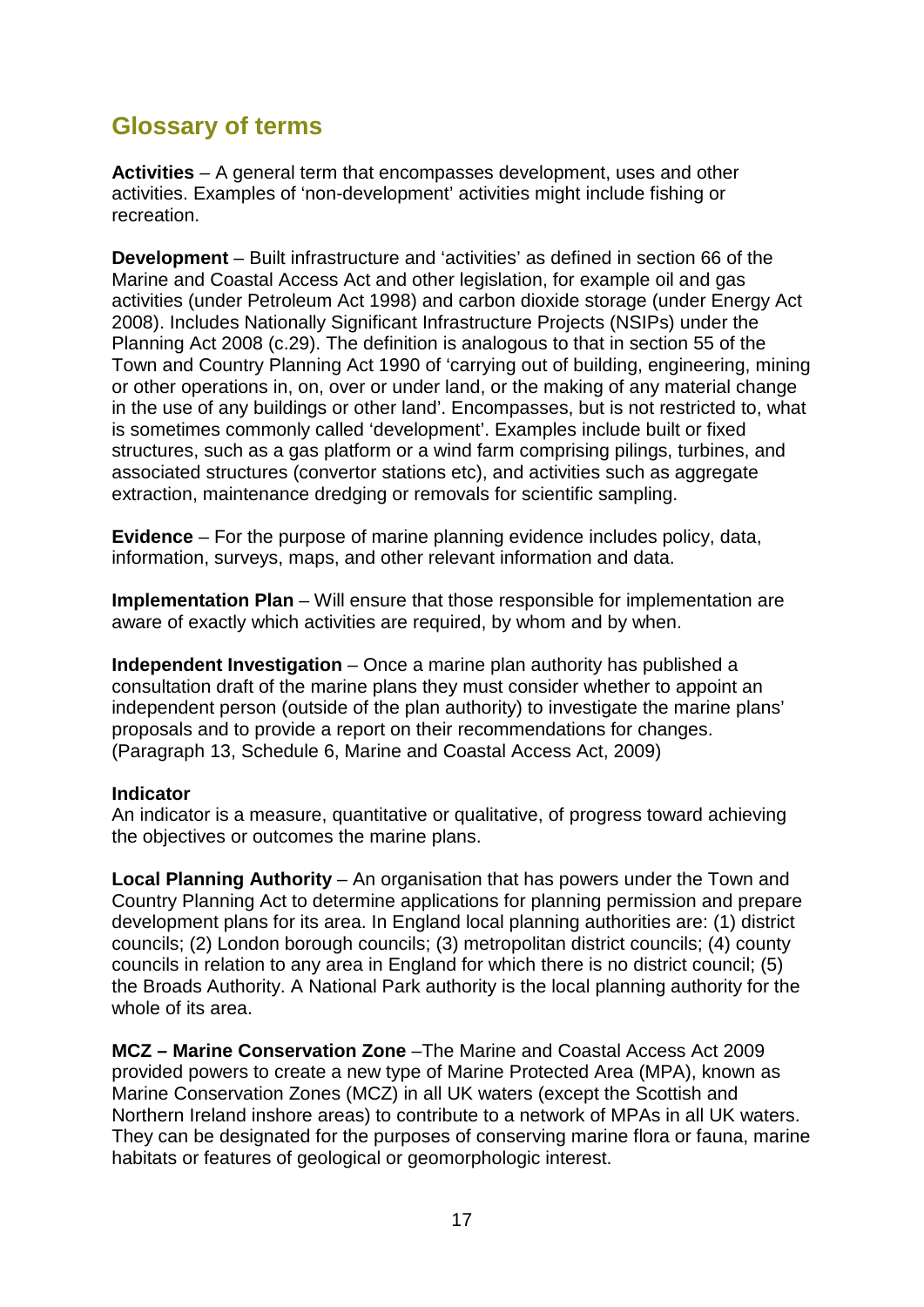**Monitoring Plan** – Describes the processes by which progress against marine plan will be required to contribute to progress assessment. policies and objectives will be measured, identifying the role of any agencies which

#### **Nautical mile**

A nautical mile is a unit of distance used in marine navigation and marine forecasts.

#### **Objective**

An objective is a statement of desired outcomes or observable behavioural changes that represent the achievement of a goal. Characteristics of good objectives are that they are specific, measurable, achievable, relevant, and time-bound (SMART).

#### **Policy**

 for UK waters, as set out in the MPS, into a clear spatial, temporal and local The marine plans will interpret and present the Government's policies and objectives expression of policy.

#### **Strategic environmental assessment (SEA)**

A strategic environmental assessment is a generic term used to describe environmental assessment as applied to policies, plans and programmes. The European SEA directive (2001/42/EC) requires a formal environmental assessment of certain plans and programmes, including those in the field of marine planning.

 **Sustainability appraisal** – The purpose of the sustainability appraisal (SA) is to promote more sustainable development by checking and testing a plan, policy or programme for the quality and robustness of its environmental, social and economic content. Sustainability appraisal is iterative and must be closely linked with the plan– making process.

 **Sustainable development** – Development that meets the needs of the present, without compromising the ability of future generations to meet their own needs

#### **Vision**

The vision defines the desired or intended future state of the plan areas in strategic terms. The vision is the long term view describing how the stakeholders would like the marine area look like in future.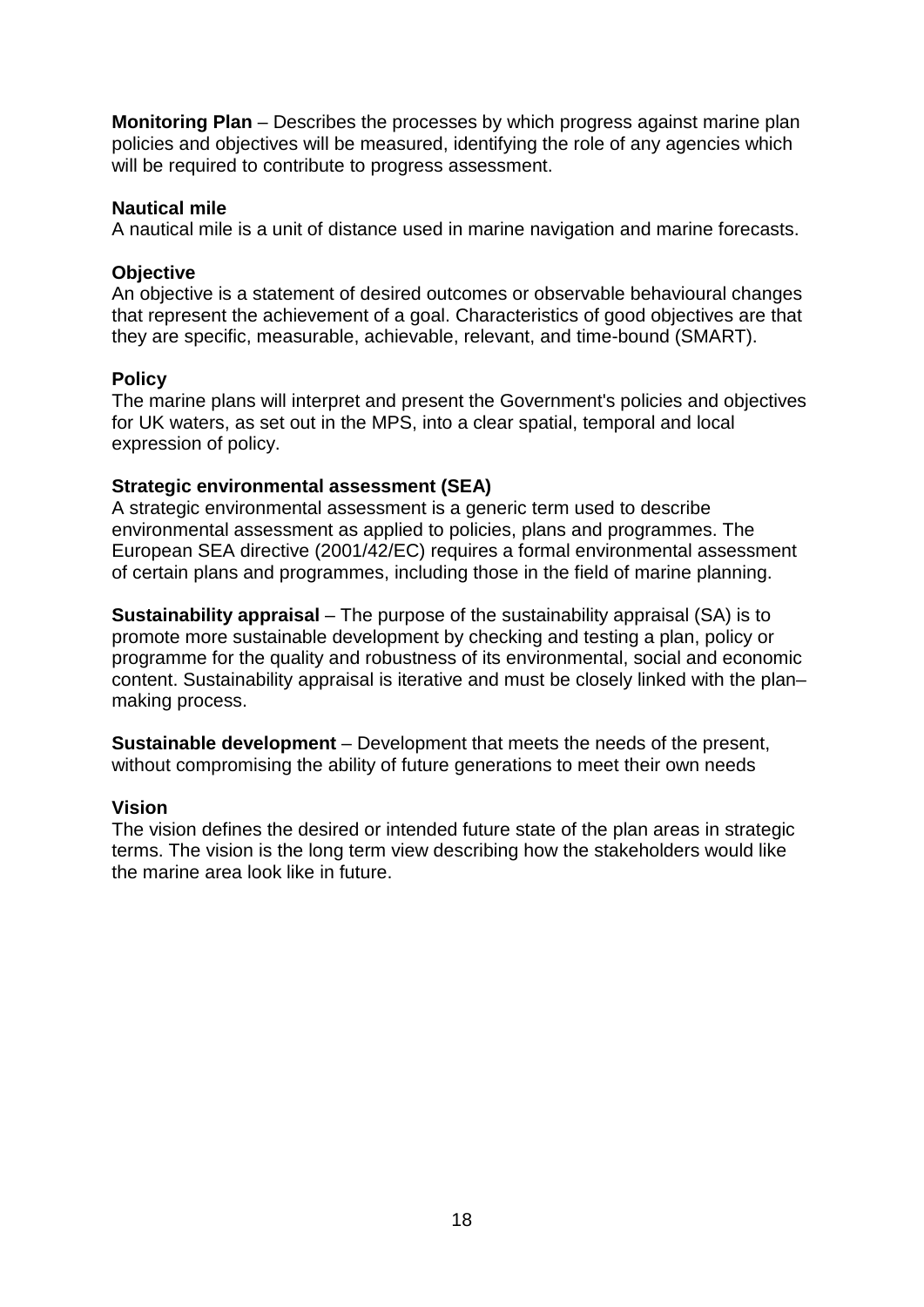# <span id="page-21-0"></span>**Appendix 1: List of current MMO stakeholder organisations and groups (March 2011)**\*

Alde and Ore Association Alde and Ore Estuary Plan Partnership Aldeburgh Business Association Aldeburgh Fishermen's Trade Guild Andrew Jackson Solicitors Anglia Offshore Anglian Water Services Angling Trust Anglo-North Irish Fish Producers Organisation Ltd Anglo-Scottish Fish Producers Organisation Ltd Associated British Ports Association of Drainage Authorities Association of Eel Netsman Association of Sea Fisheries **Committees** Balanced Seas Bass Anglers Sportfishing Society Bassetlaw District Council Blakeney Harbour Boatman's Association BMT Renewables Boston Borough Council Bridlington and Flamborough Fishermen's Society British Association for Shooting and **Conservation** British Foreign and Commonwealth **Office** British Geological Survey British Marine Aggregate Producers **Association** British Marine Federation British Maritime Technology British Ports Association British Resorts and Destinations **Association** British Rigs and Oil Association British Sub Aqua Club Broadland District Council Broads and Norfolk Rivers Internal Drainage Boards Broads Authority Cambridgeshire County Council Campaign to Protect Rural England

Association Association<br>Crown Dependency – Guernsey Crown Dependency – Jersey British Waterways Carbon Capture Storage Association Centre for Environment Fisheries and Aquaculture Science Centrica Renewable Energy Limited Chamber of Shipping City of Lincoln Council City of York Council Civil Aviation Authority Coastal Partnerships Network Coastnet Collaborative Offshore Wind Research into the Environment Countryside council for Wales Country Land and Business Crown Dependency – Isle of Wight Dalton Warner Davis Deben Estuary Partnership Defences Estates Operations North Department Agriculture Rural Development Northern Ireland Department for Communities and Local Government Department of Culture Media and **Sport** Department for Energy and Climate Change Department of Environment Food and Rural Affairs Department for Business, Innovation and Skills Department of the Environment Northern Ireland Department of Transport Devon County Council Directorate-General for Maritime Affairs and Fisheries (DG Mare)Diving and Coaching Group & British Sub-Aqua Club (BSAC) Doncaster Council E.ON Climate & Renewables East Anglia Coastal Group East Anglia Offshore Wind Ltd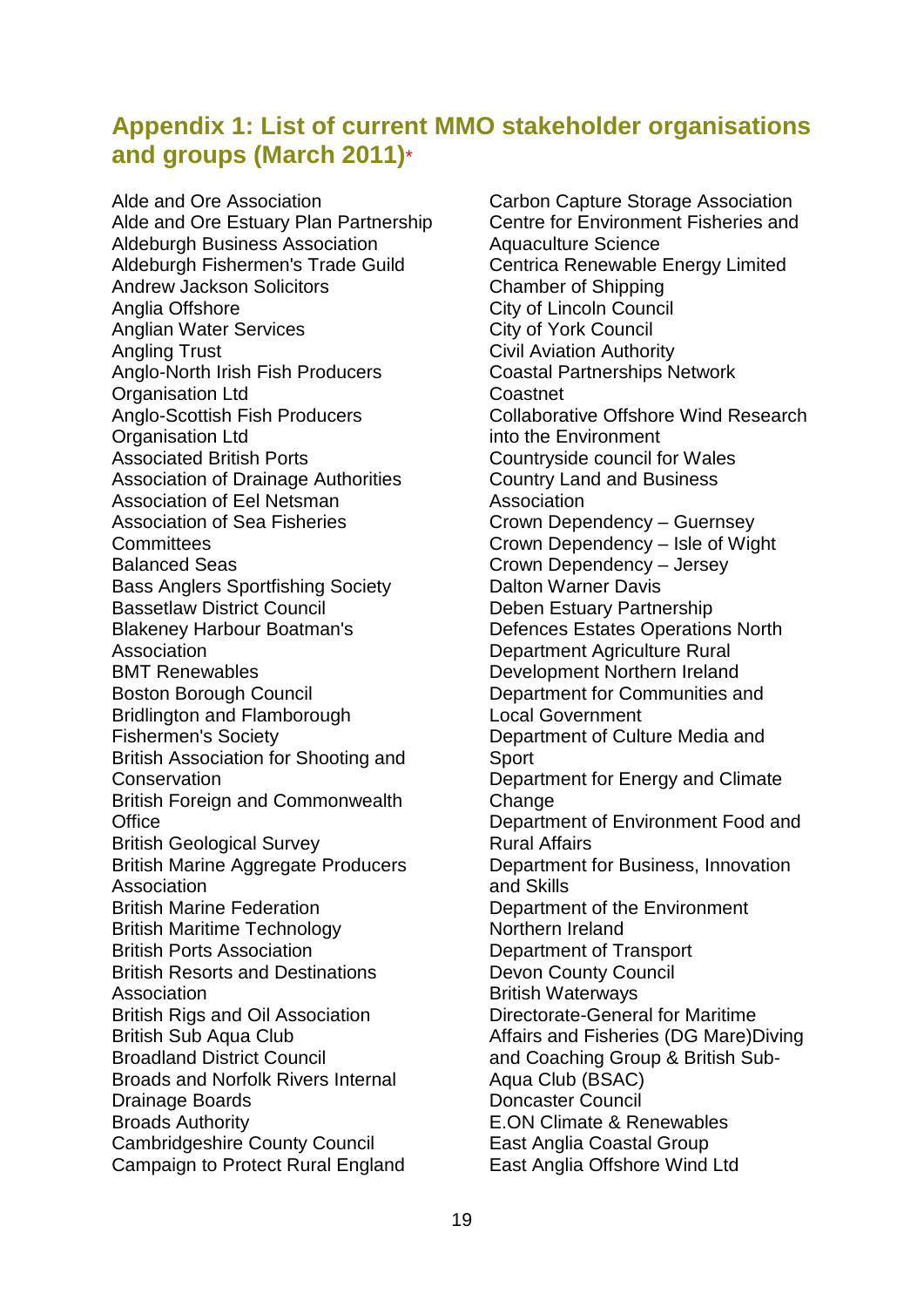Eastern Sea Fisheries Joint chain safety – Belgium East Cambridgeshire District Council East of England Development Agency East of England Development Group East Lindsey District Council East Riding Council East Riding of Yorkshire County **Council** Eastern England Fish Producers Organisation Ltd Committee Eastern Leisure Sea Anglers Alliance EDF Energy English Heritage Environment Agency European Commission European Environment Agency Eyemouth Fish Merchants Assoc Federal Environments Agency Germany Federal Public service Health Food Felixstowe Chamber of Trade and Commerce Felixstowe Ferry Forum Felixstowe Ferry Residents Association Fenland District Council Fishermans Mission Food Standards Agency Forewind Friends of the Earth Gardline Group Government Office East of England Government Office for Yorkshire & the Humber Great Yarmouth Borough Council Great Yarmouth Port Authority Great Yarmouth Port Company Grimsby Fish Merchants Assoc Ltd Grimsby Fishing Vessel Owners' Assoc Grimsby Seiners' Association Grimsby Seiners' Assoc Ltd GYB Services Ltd Halcrow Group Ltd Haltemprice and Howden Co Const Harwich Area Sailing Association Harwich Haven Authority Haskoning UK Ltd

Association Humberside and East Coast Inshore King's Lynn and West Norfolk Borough Health & Safety Executive Health Protection Agency Herring Buyers Assoc Ltd Hornsea Sailing Club HM Coastguard Hull City Council Hull and Holderness Ramblers Association Hull Fish Merchants Protection Assoc Ltd Hull Fishing Vessel Owners' (Allied) Co Ltd Hull Geological Society Hull University Hull Valley Wildlife Group Humber Estuary Management Team Humber Industry Nature Conservation Humber Inshore Lifeboat Humber Management Scheme Humber Management Scheme/Humber Advisory Group Humber Yawl Club Fishermen's Association Huntingdonshire District Council Hutchison Ports (UK) Limited Infrastructure Planning Commission International Council for the Exploration of the Sea Ipswich Borough Council Isle of Man Government Joint Nature Conservation Committee Kent and Essex Sea Fisheries **Committee** Kent, Essex and East Sussex Local Enterprise Partnership King's Lynn Fishermen's Association **Council** King's Lynn Fishing Industry Cooperative Limited Kingston-upon-Hull City Council Leiston Business Association Lincolnshire Wildlife Trust Lincolnshire Coast Fisherman's Association Lincolnshire Coastal Action Zone Lincolnshire County Council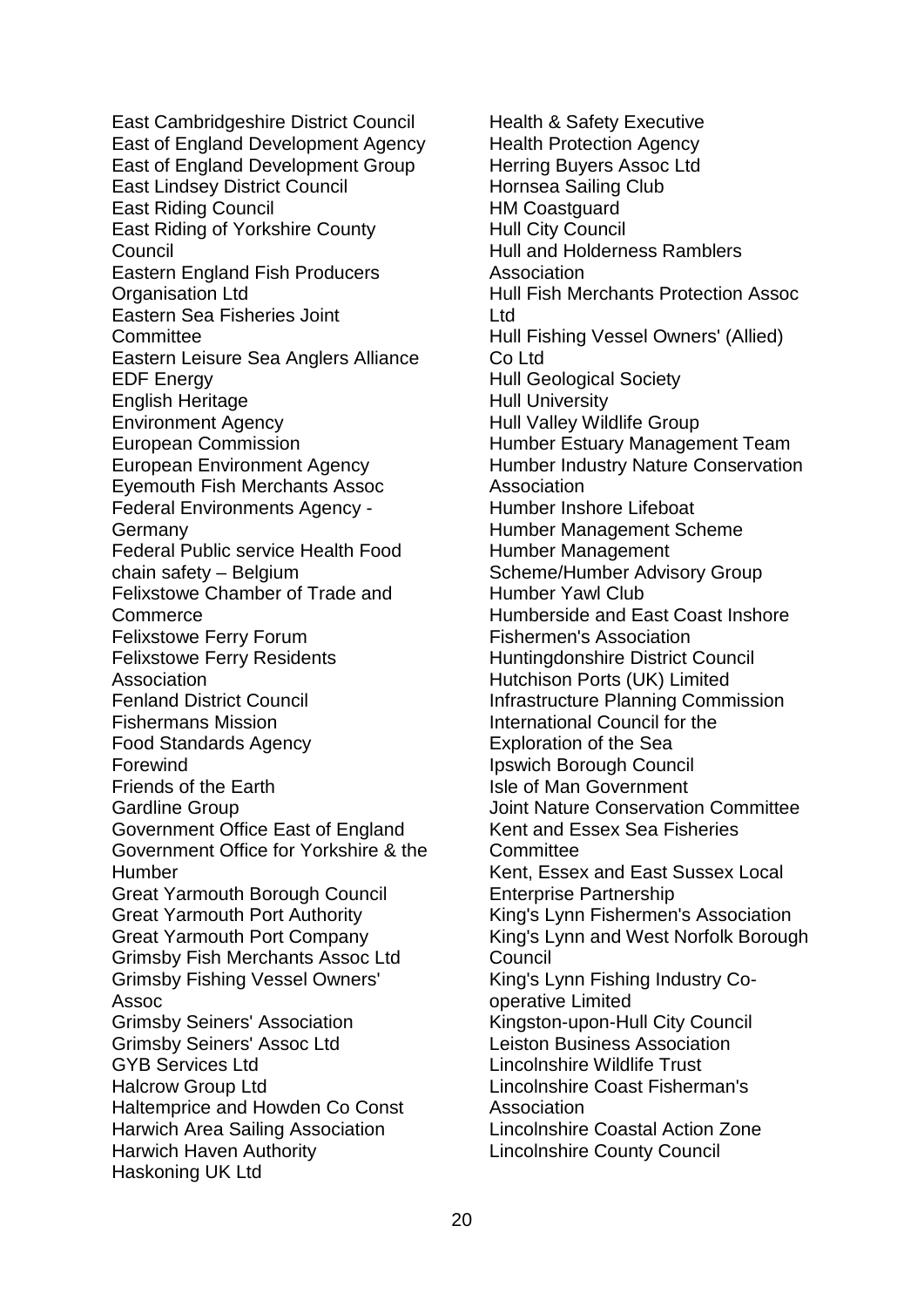Lowestoft and Waveney Chamber of Marine Institute - Ireland Housing - France Nature Agency - Denmark Lincolnshire Local Enterprise Partnership Lincolnshire Wildlife Trust Local Government Association London Metropolitan Business School Lowestoft Fish Producers Organisation Trade and Commerce Lynn Shellfish Ltd Mainstream Renewable power MAREMAP (Marine Environmental Mapping Programme) Maritime and Coastguard Agency Marine Biology Association Marine Climate Impacts Partnership Marine Conservation Group Marine Conservation Society Marine Ecological Surveys Marine Environment Data & Information Network (MEDIN) Marine Planning Consultants Marine Science Coordination **Committee** Marine Scotland Marine Stewardship Council MARInet and the Yorkshire Naturalists Union Maritime and Coastguard Agency Ministry Of Defence Minister of Infrastructure and Environment - Netherlands Ministry of ecology, Energy, Sustainable development, Sea and Ministry of Justice National Coastwatch Association National Farmers union National Federation of Fisherman's **Organisations** National Federation of Sea Anglers National Grid National Trust Natural England Natural Environment Research Council Navigation Safety Specialist Support Navigation Sector Group Net Gain

 Greater Wash Fishing Industries' New Anglia Local Enterprise Partnership New under Ten Fishermen's Association Newark and Sherwood District Council Norfolk Biodiversity Partnership Norfolk Coast Area of Outstanding Natural Beauty (Norfolk Coast Partnership) Norfolk County Council Norfolk County Marine Recorder Norfolk Independent Fishermen Association Norfolk Wildlife Trust North East Lincolnshire County Council North Eastern Sea Fisheries **Committee** North Irish Sea Fishermen's Association North Lincolnshire County Council North Norfolk Coast Inshore Fishermen's Association North Norfolk Coast Partnership North Norfolk District Council North Norfolk Shell Fishermen's Association Group North Sea Fishermen's Organisation Ltd North Sea Marine Cluster North Shields Fishermen's Association North Yorkshire County Council Northern Ireland Fishermen's Federation Northern Ireland Planning Service Northumberland County Council Norwich City Council Nottinghamshire County Council Orford Business Association Oil & Gas UK **OSPAR** Overstrand Parish Council Planning & Environmental Committee of the Royal Yachting Association Planning Inspectorate Port Of London Authority Precision Marine Survey Limited Renewable Energy Association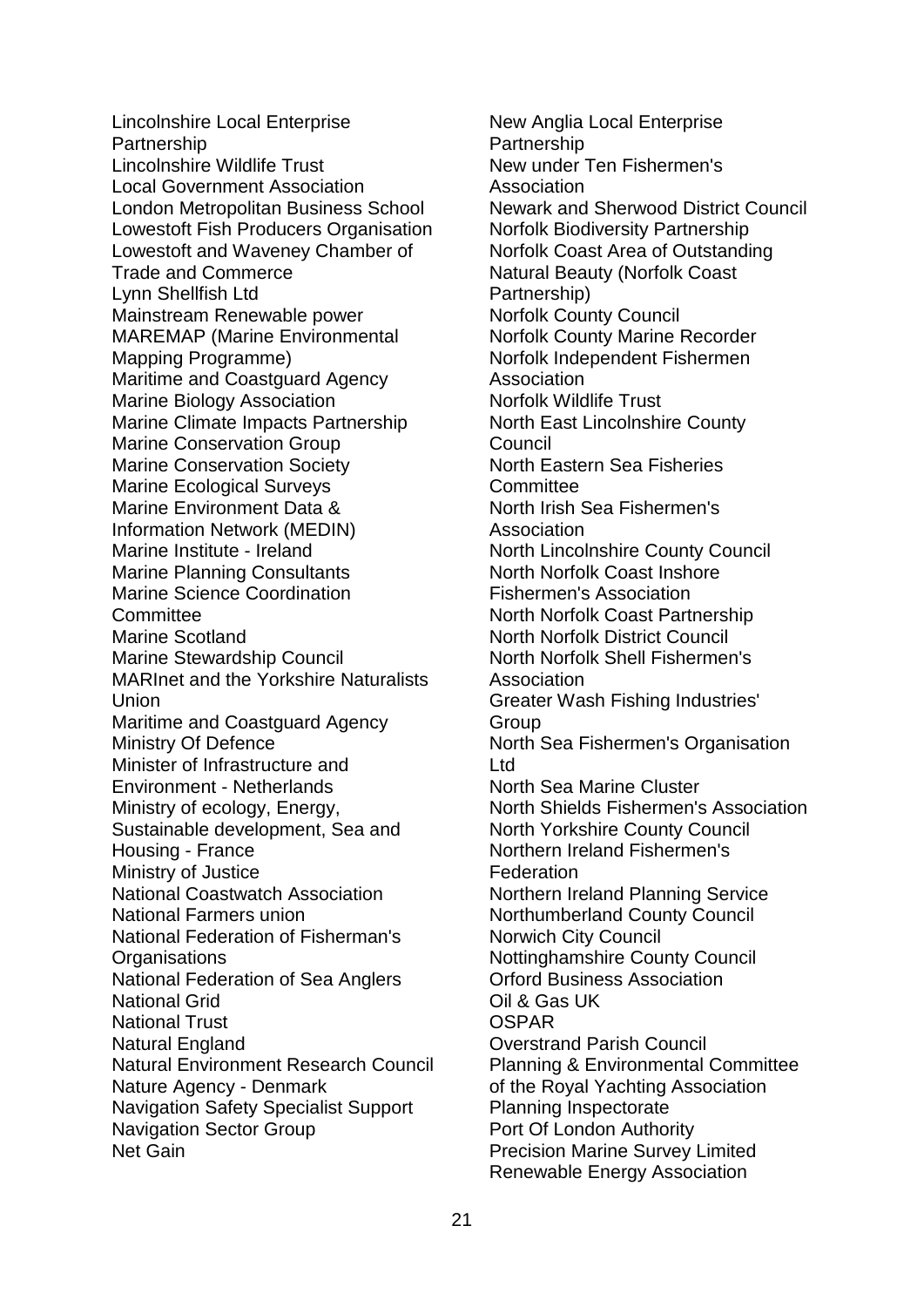Sheringham Shoal Offshore Wind Suffolk Coastal District Council Suffolk ICZM Initiative Renewable UK River Deben Association Royal Air Force Royal National Lifeboat Association Royal Society for the Protection of Birds Royal Yachting Association RPS Planning and Development RSPB Rural Payments Agency RWE npower RWE npower Renewables Limited Salmon and Trout Association Scallop Association Scarborough Inshore Fishermen's Society School of Geography and Geosciences St Andrews University Scientific Committee on Antarctic Research Scottish and southern electric Scottish Fishermen's Federation Scottish Fishermen's Organisation Ltd Scottish Natural Heritage Scottish Pelagic Fishermen's Assoc Scottish Power Renewables Scottish White Fish Producers' Assoc Ltd Sea bed User and Development Group Sea Fish Industry Authority SeaRoc Selby District Council Shellfish Association of Great Britain Farm Smart Wind South Cambridgeshire District Council South Holland District Council Spurn Bird Observatory SSE Renewables Suffolk Coast Against Retreat Suffolk Coast and Heaths Suffolk County Council Suffolk Estuaries Suffolk Wildlife Trust Sunbeam Fishing LlP Surfers Against Sewage

Swedish Environmental Protection Agency Team Humber Marine Alliance Thames Estuary Partnership The Broads Authority The Chamber of Shipping The Crown Estate The Haven Gateway Partnership The Law School The Norwegian Directorate for Nature **Management** The Orford and District Inshore Fisherman's Association 2008 The Rambler's Association The Southwold and District Chamber of Trade and Commerce The University of East Anglia The University of Hull The Wash & North Norfolk Coast European Marine Site Management Scheme The Wash & North Norfolk Coast Marine Project The World Association for Waterborne Transport Infrastructure Thompson Associates Ltd Trinity House UK Business Council for Sustainable **Development** UK Business Council for Sustainable **Energy** UK Cable Protection Committee UK Harbour Masters Association UK Hydrographic Office UK Major Ports Group UK Major Ports Group Environment Policy Group UK Met Office University of Southampton **Vattenfall** Visit England Visit Hull and East Yorkshire Visit Suffolk Warwick Energy Warwick Energy Limited Wash & North Norfolk Coast European Marine Site Wash & North Norfolk EMS, Advisory **Group** Wash Estuary Project